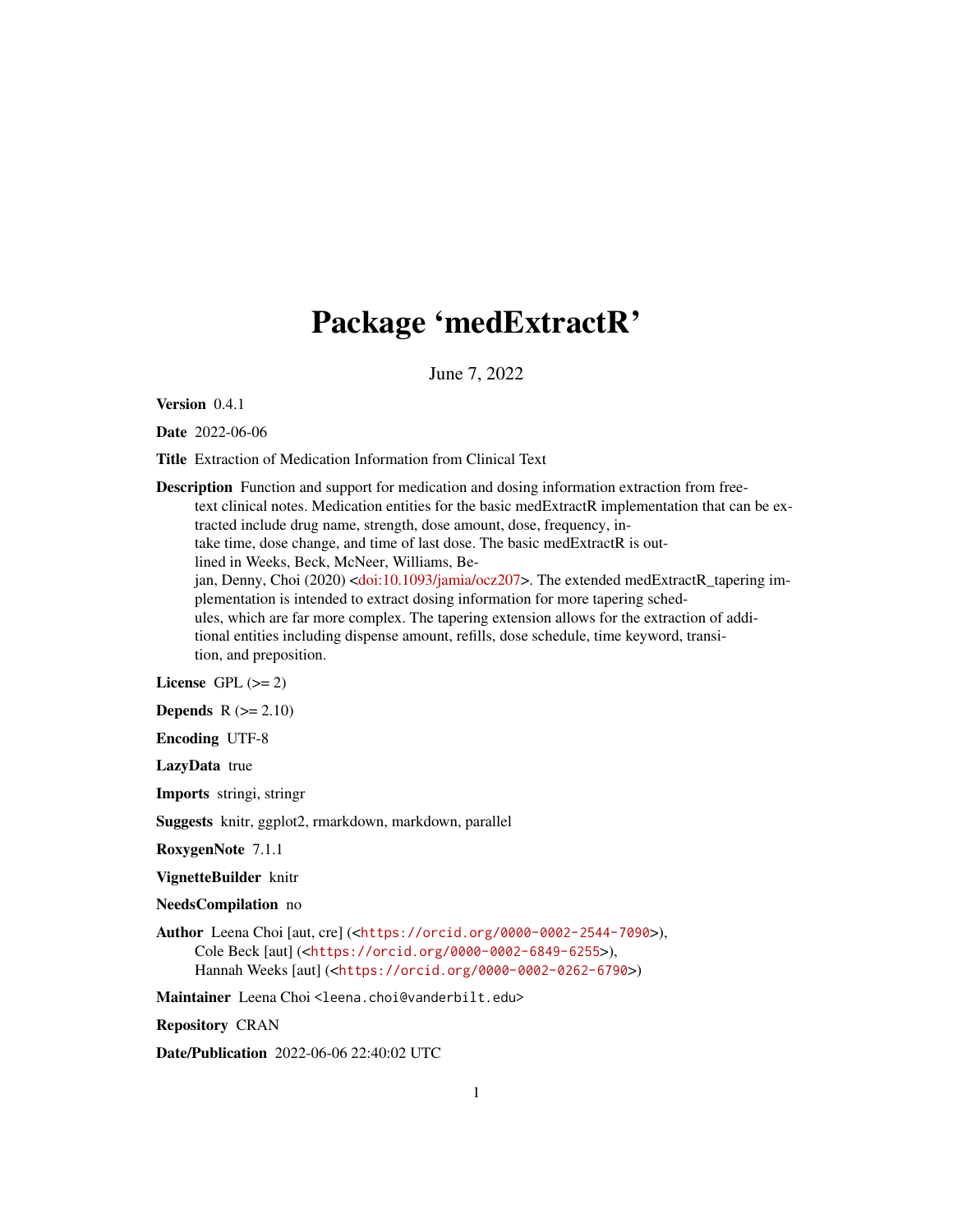# <span id="page-1-0"></span>R topics documented:

| $medExtractR-package \ldots \ldots \ldots \ldots \ldots \ldots \ldots \ldots \ldots \ldots \ldots \ldots \ldots$ | $\overline{2}$  |
|------------------------------------------------------------------------------------------------------------------|-----------------|
|                                                                                                                  | 3               |
|                                                                                                                  | 3               |
|                                                                                                                  | $\overline{4}$  |
|                                                                                                                  | $\overline{4}$  |
|                                                                                                                  | 5               |
|                                                                                                                  | $\overline{7}$  |
|                                                                                                                  |                 |
|                                                                                                                  | $\overline{11}$ |
|                                                                                                                  |                 |
|                                                                                                                  |                 |
|                                                                                                                  | -13             |
|                                                                                                                  |                 |
|                                                                                                                  |                 |
|                                                                                                                  |                 |
|                                                                                                                  |                 |
|                                                                                                                  |                 |
|                                                                                                                  |                 |
|                                                                                                                  |                 |
|                                                                                                                  |                 |
|                                                                                                                  |                 |
|                                                                                                                  |                 |
|                                                                                                                  |                 |

#### **Index** [25](#page-24-0)

medExtractR-package *Medication Extraction With R*

# Description

Provides a function [medExtractR](#page-12-1) for extracting dose attributes for medications within a given electronic health record (EHR) note.

# Author(s)

Hannah Weeks <hannah.l.weeks@vanderbilt.edu>, Cole Beck <cole.beck@vumc.org>, Leena Choi <leena.choi@vumc.org>

Maintainer: Leena Choi <leena.choi@vumc.org>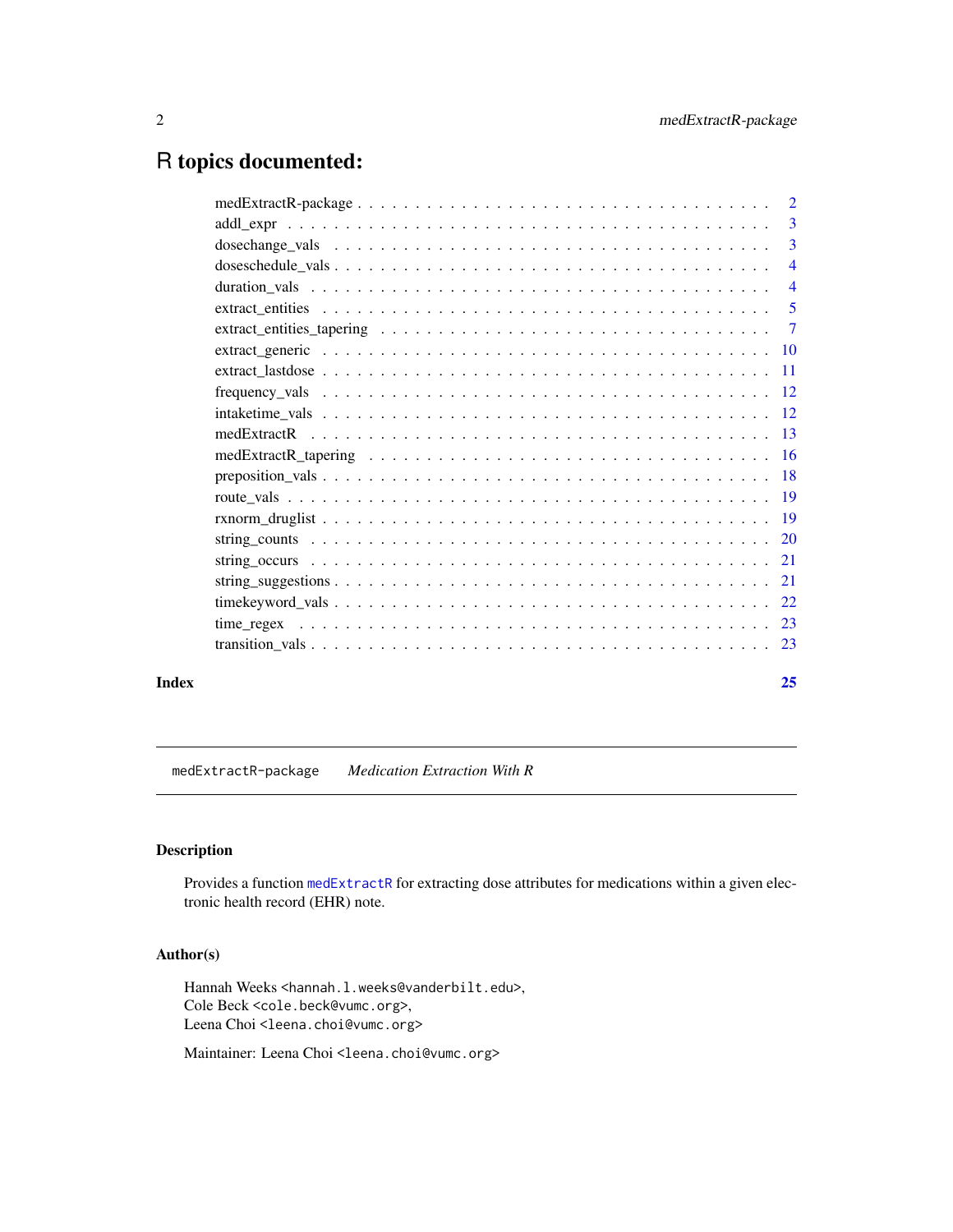#### <span id="page-2-0"></span>addl\_expr 3

#### Examples

```
note1 <- "Progrf Oral Capsule 1 mg 3 capsules by mouth twice a day - last
dose at 10pm"
note2 <- "Currently on lamotrigine 150-200, but will increase to lamotrigine 200mg bid"
medExtractR(note1, c("prograf", "tacrolimus"), 60, "mg", 2, lastdose=TRUE)
medExtractR(note2, c("lamotrigine", "ltg"), 130, "mg", 1, strength_sep = "-")
```
<span id="page-2-1"></span>addl\_expr *Additional expressions for* drug\_list

# Description

A dictionary with additional expressions that can be used to supplement the drug\_list argument of [medExtractR](#page-12-1) and [medExtractR\\_tapering](#page-15-1).

#### Usage

addl\_expr

# Format

A data frame with the following variables:

expr A character vector, additional optional expressions for the drug\_list argument.

type A character vector, what category the expression belongs to (e.g., symptom, lab name, medication abbreviation, or drug class).

#### Examples

data(addl\_expr)

dosechange\_vals *Keywords Specifying Dose Change*

#### Description

A dictionary of words indicating a dose change, meaning that the associated drug regimen may not be current. This includes phrases such as increase, reduce, or switch. In the following example of clinical text, the word 'increase' represents a dose change keyword: "Increase prograf to 5mg bid."

#### Usage

dosechange\_vals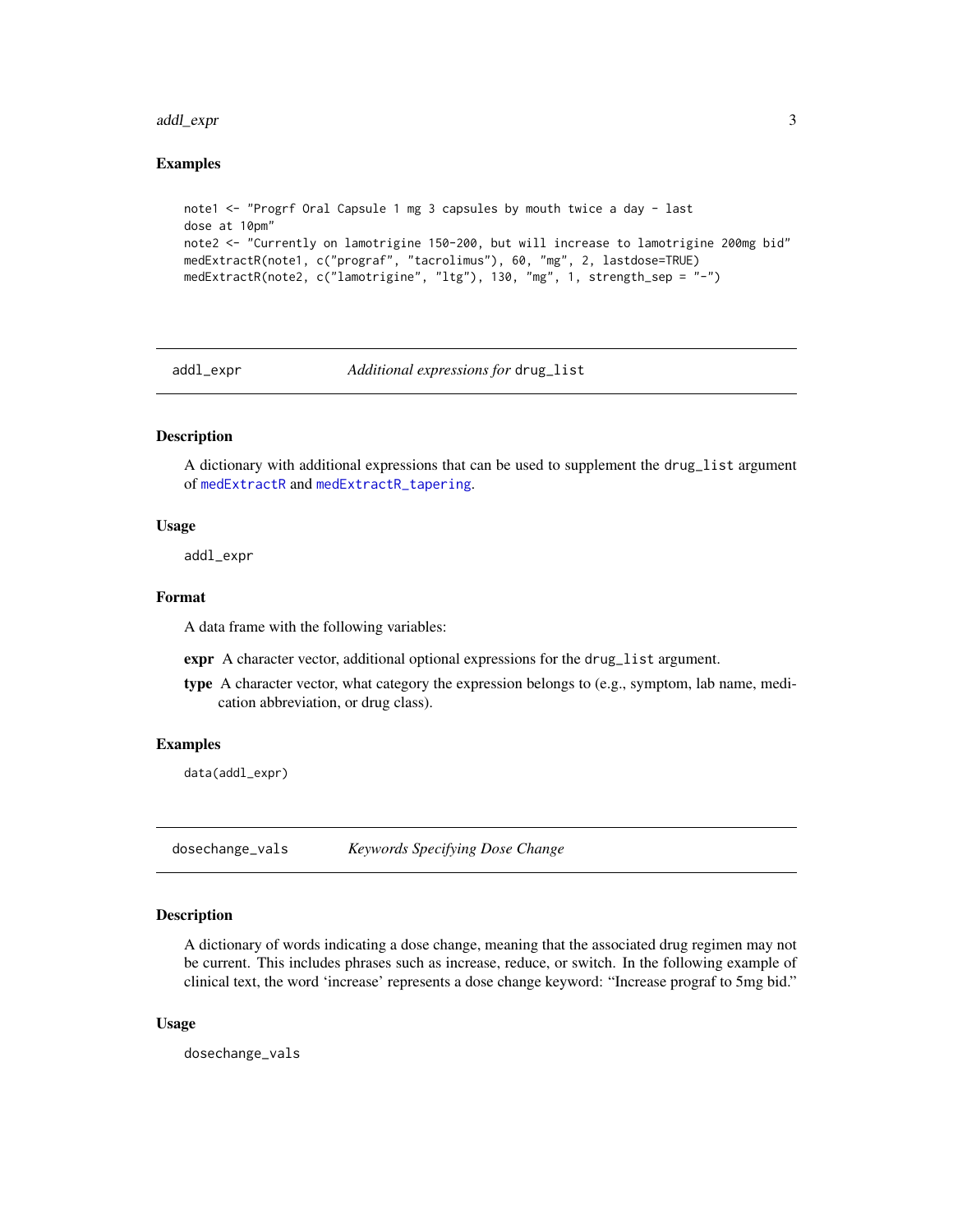#### <span id="page-3-0"></span>Format

A data frame with dose change expressions (exact and/or regular expressions).

expr A character vector, expressions to consider as dose change.

#### Examples

data(dosechange\_vals)

doseschedule\_vals *Keywords Specifying Dose Schedule*

# Description

A dictionary with words for indicating a tapering dosing schedule. These can explicitly refer to such a schedule with phrases like "tapering" or "wean". It also includes words indicating an alternating dose schedule (e.g., "alternate", "alt.", "even days", or "odd days") as well as stopping keywords indicating the patient is going completely off the medication (e.g., "done", "gone", "stop", "discontinue").

#### Usage

doseschedule\_vals

#### Format

A data frame with dose schedule expressions (exact and/or regular expressions).

expr A character vector, expressions to consider as dose schedule.

#### Examples

data(doseschedule\_vals)

duration\_vals *Keywords Specifying Duration*

# Description

A dictionary with phrases indicating how long the patient should take a particular dose of the drug. Examples of duration expressions include "2 weeks", "14 days", "another 3 days", "through mid-April", or a specific date. The form of each duration is given as a regular expression.

#### Usage

duration\_vals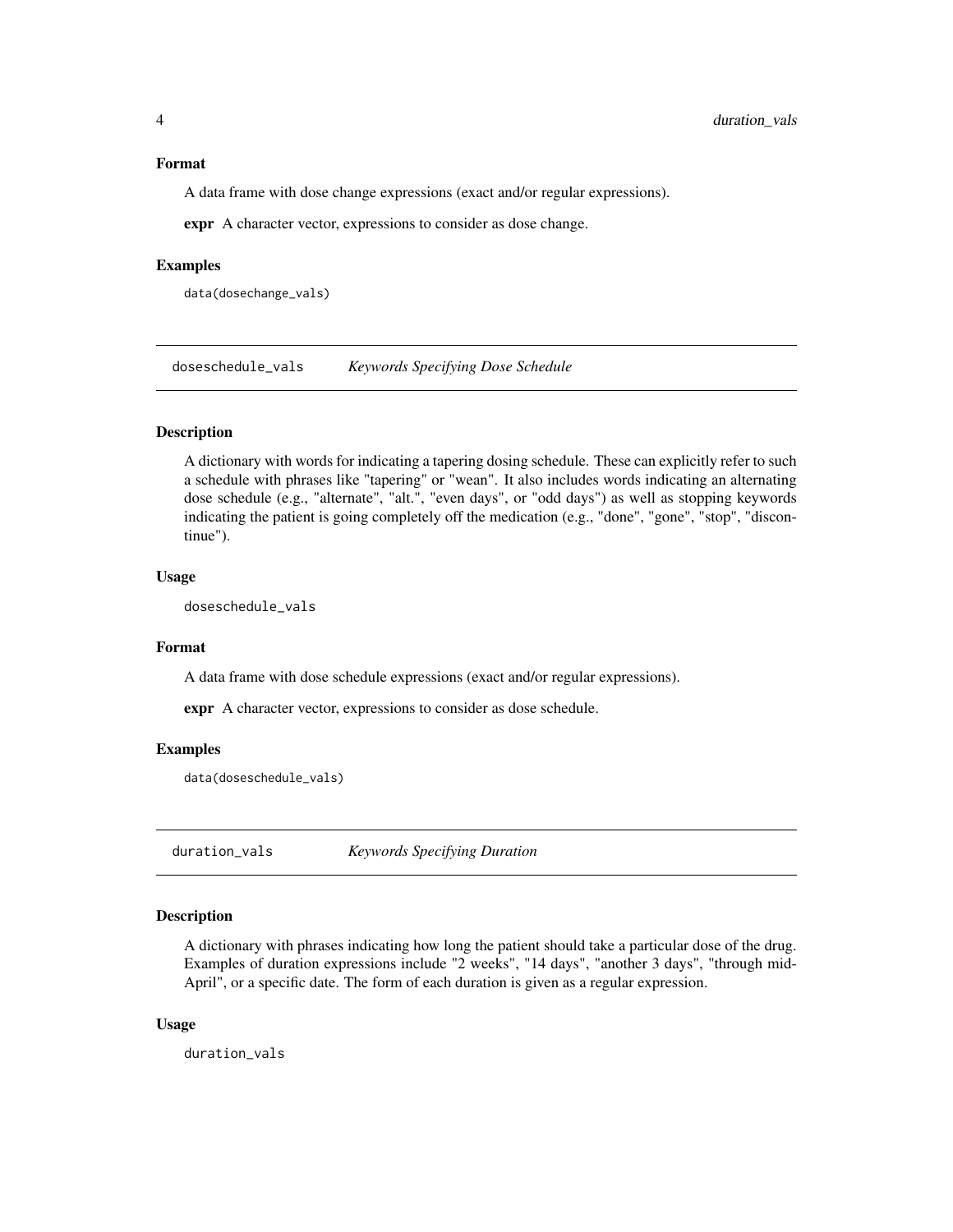# <span id="page-4-0"></span>extract\_entities 5

# Format

A data frame with duration expressions (exact and/or regular expressions).

expr A character vector, expressions to consider as duration.

# Examples

data(duration\_vals)

<span id="page-4-1"></span>extract\_entities *Extract Medication Entities From Phrase*

# Description

This function searches a phrase for medication dosing entities of interest. It is called within [medExtractR](#page-12-1) and generally not intended for use outside that function. The phrase argument containing text to search corresponds to an individual mention of the drug of interest.

#### Usage

```
extract_entities(
  phrase,
  p_start,
  p_stop,
  unit,
  frequency_fun = NULL,
  intaketime_fun = NULL,
  duration_fun = NULL,
  route_fun = NULL,
  strength_sep = NULL,
  ...
\mathcal{L}
```
# Arguments

| phrase        | Text to search.                                         |
|---------------|---------------------------------------------------------|
| p_start       | Start position of phrase within original text.          |
| p_stop        | End position of phrase within original text.            |
| unit          | Unit of measurement for medication strength, e.g. 'mg'. |
| frequency_fun | Function used to extract frequency.                     |
|               | intaketime_fun Function used to extract intake time.    |
| duration_fun  | Function used to extract duration.                      |
| route_fun     | Function used to extract route.                         |
| strength_sep  | Delimiter for contiguous medication strengths.          |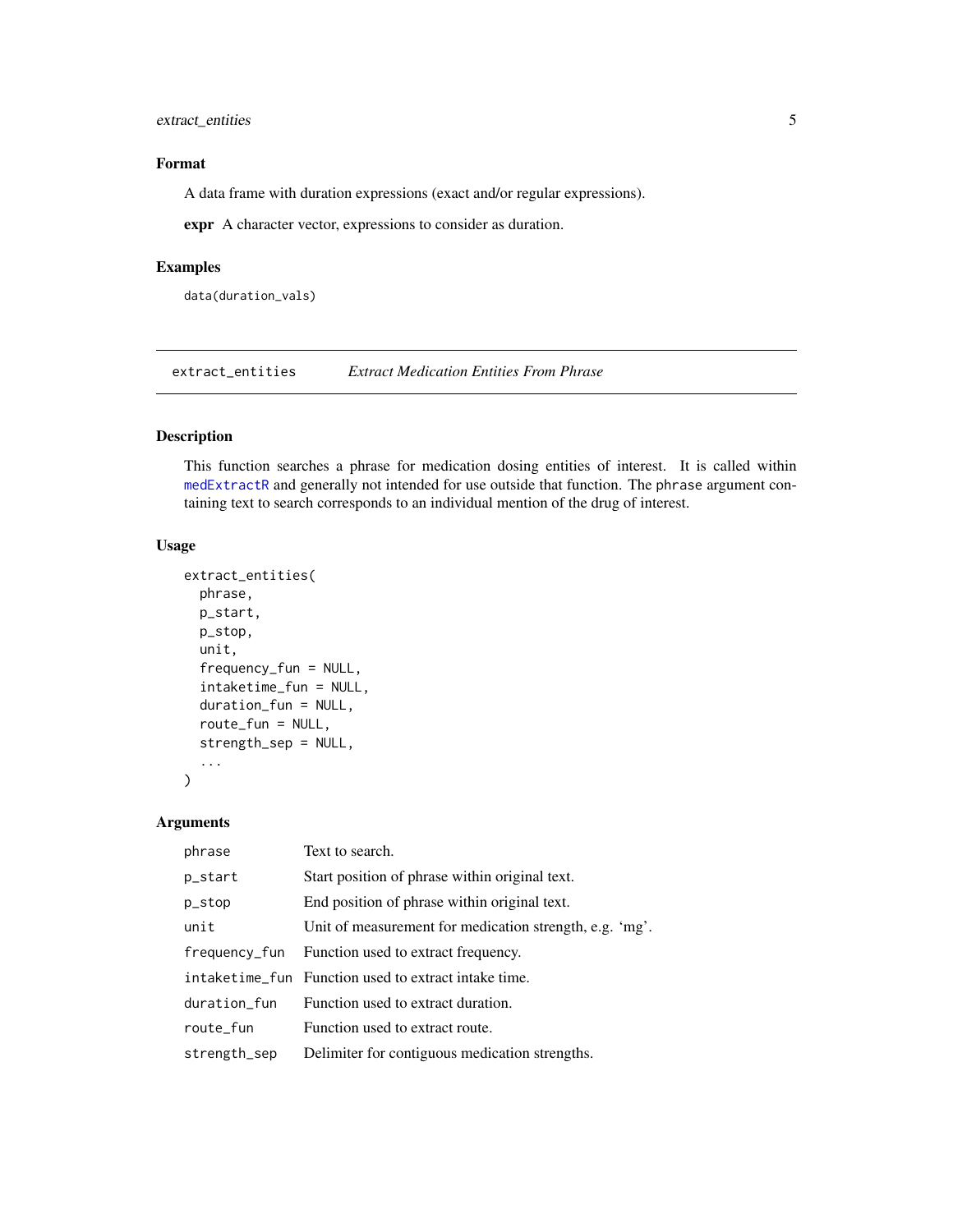<span id="page-5-0"></span>... Parameter settings used in extracting frequency and intake time, including additional arguments to the <entity>\_fun arguments. Use frequency\_dict, intaketime\_dict, duration\_dict, and route\_dict to identify custom frequency, intake time, duration, and route dictionaries, respectively.

#### Details

Various medication dosing entities are extracted within this function including the following:

*strength*: The amount of drug in a given dosage form (i.e., tablet, capsule).

*dose amount*: The number of tablets, capsules, etc. taken at a given intake time.

*dose strength*: The total amount of drug given intake. This quantity would be equivalent to strength x dose amount, and appears similar to strength when dose amount is absent.

*frequency*: The number of times per day a dose is taken, e.g., "once daily" or '2x/day'.

*intaketime*: The time period of the day during which a dose is taken, e.g., 'morning', 'lunch', 'in the pm'.

*duration*: How long a patient is on a drug regimen, e.g., '2 weeks', 'mid-April', 'another 3 days'. *route*: The administration route of the drug, e.g., 'by mouth', 'IV', 'topical'.

Note that extraction of the entities drug name, dose change, and time of last dose are not handled by the extract\_entities function. Those entities are extracted separately and appended to the extract\_entities output within the main medExtractR function. Strength, dose amount, and dose strength are primarily numeric quantities, and are identified using a combination of regular expressions and rule-based approaches. Frequency, intake time, route, and duration, on the other hand, use dictionaries for identification.

By default and when an argument <entity>\_fun is NULL, the [extract\\_generic](#page-9-1) function will be used to extract that entity. This function can also inherit user-defined entity dictionaries, supplied as arguments <entity>\_dict to [medExtractR](#page-12-1) or [medExtractR\\_tapering](#page-15-1) (see documentation files for main function(s) for details).

The stength\_sep argument is NULL by default, but can be used to identify shorthand for morning and evening doses. For example, consider the phrase "Lamotrigine 300-200" (meaning 300 mg in the morning and 200 mg in the evening). The argument strength\_sep = '-' identifies the full expression *300-200* as *dose strength* in this phrase.

#### Value

data.frame with entities information. At least one row per entity is returned, using NA when no expression was found for a given entity.

The "entity" column of the output contains the formatted label for that entity, according to the following mapping. strength: "Strength"

dose amount: "DoseAmt"

dose strength: "DoseStrength"

frequency: "Frequency"

intake time: "IntakeTime"

duration: "Duration"

route: "Route"

Sample output for the phrase "Lamotrigine 200mg bid" would look like: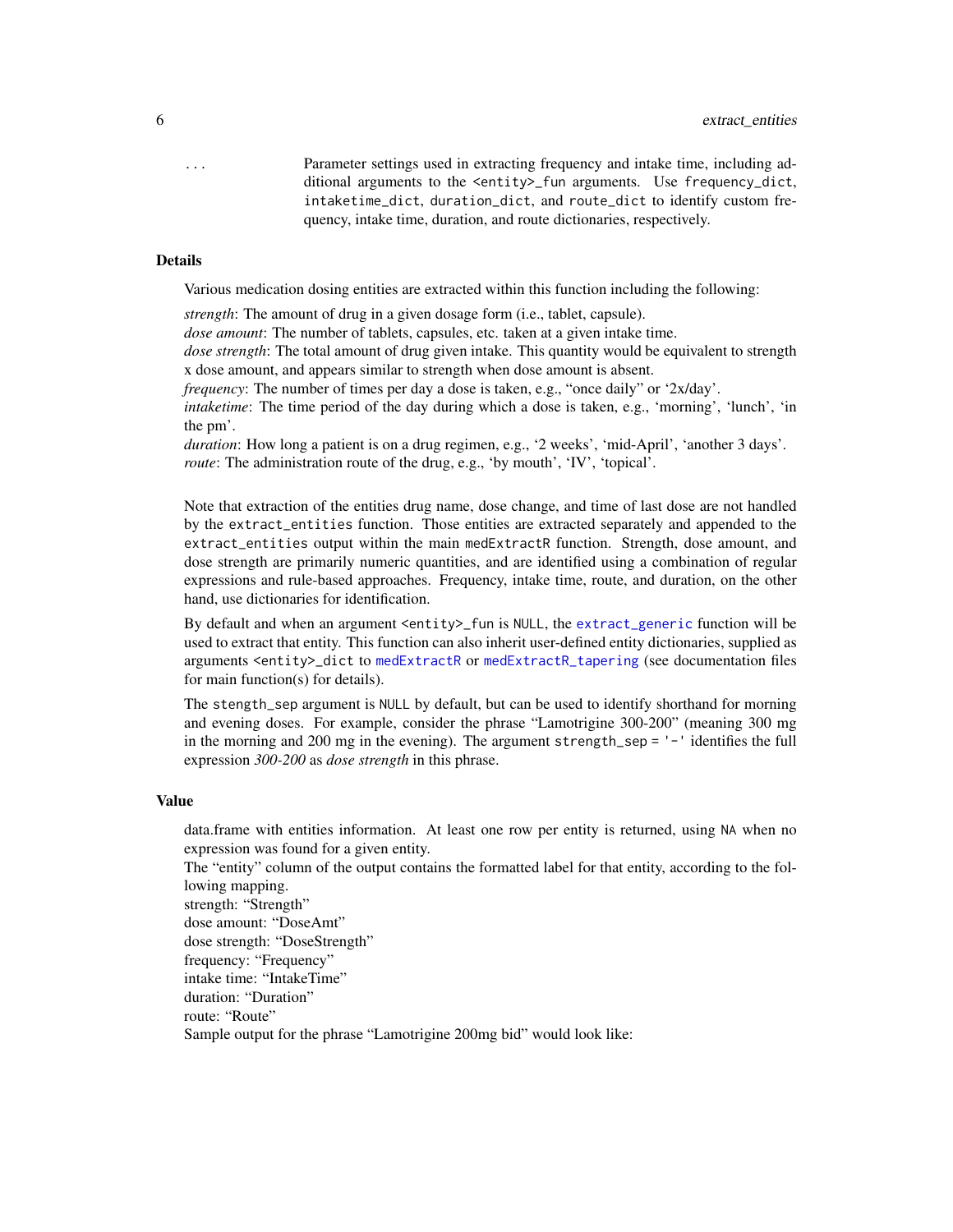<span id="page-6-0"></span>

| entity            | expr        |
|-------------------|-------------|
| <b>IntakeTime</b> | $<$ NA $>$  |
| Strength          | $<$ NA $>$  |
| DoseAmt           | $<$ NA $>$  |
| Route             | $<$ NA $>$  |
| Duration          | $<$ NA $>$  |
| Frequency         | bid:19:22   |
| DoseStrength      | 200mg;13:18 |

# Examples

```
note <- "Lamotrigine 25 mg tablet - 3 tablets oral twice daily"
extract_entities(note, 1, nchar(note), "mg")
# A user-defined dictionary can be used instead of the default
my_dictionary <- data.frame(c("daily", "twice daily"))
extract_entities(note, 1, 53, "mg", frequency_dict = my_dictionary)
```
<span id="page-6-1"></span>extract\_entities\_tapering

*Extract Medication Entities From Phrase - Extension of* [extract\\_entities](#page-4-1) *for Tapering application*

# Description

This function searches a phrase for medication dosing entities of interest. It is called within [medExtractR\\_tapering](#page-15-1) and generally not intended for use outside that function.

#### Usage

```
extract_entities_tapering(
  phrase,
 p_start,
  d_stop,
  unit,
  frequency_fun = NULL,
  intaketime_fun = NULL,
  duration_fun = NULL,
  route_fun = NULL,
  doseschedule_fun = NULL,
  preposition_fun = NULL,
  timekeyword_fun = NULL,
  transition_fun = NULL,
  dosechange_fun = NULL,
  strength_sep = NULL,
  ...
)
```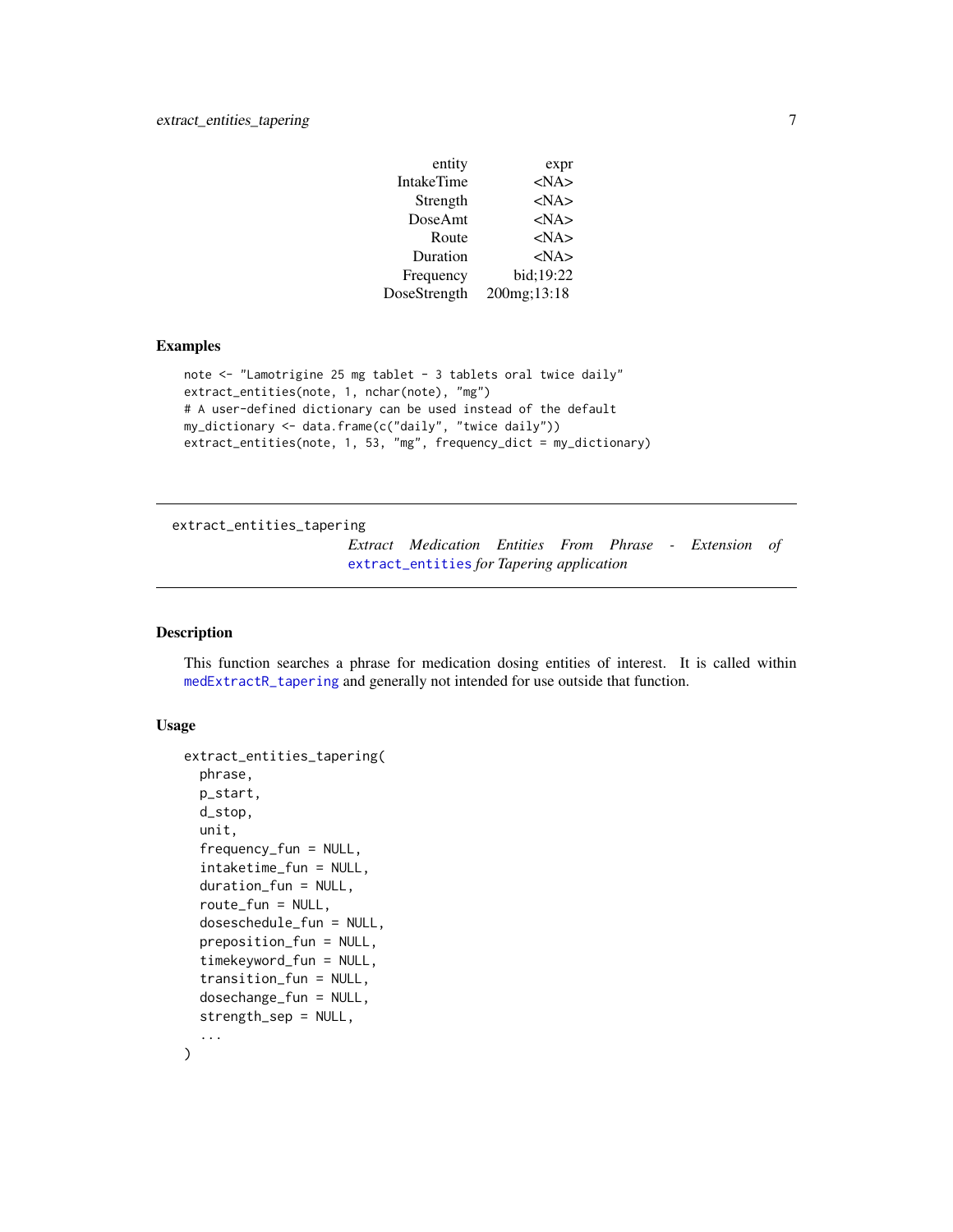#### **Arguments**

| phrase           | Text to search.                                                                                                                                                                                                                                                                                                                                                                                                                                    |
|------------------|----------------------------------------------------------------------------------------------------------------------------------------------------------------------------------------------------------------------------------------------------------------------------------------------------------------------------------------------------------------------------------------------------------------------------------------------------|
| p_start          | Start position of phrase within original text.                                                                                                                                                                                                                                                                                                                                                                                                     |
| d_stop           | End position of drug name within original text.                                                                                                                                                                                                                                                                                                                                                                                                    |
| unit             | Unit of measurement for medication strength, e.g., 'mg'.                                                                                                                                                                                                                                                                                                                                                                                           |
| frequency_fun    | Function used to extract frequency.                                                                                                                                                                                                                                                                                                                                                                                                                |
| intaketime fun   | Function used to extract intake time.                                                                                                                                                                                                                                                                                                                                                                                                              |
| duration fun     | Function used to extract duration.                                                                                                                                                                                                                                                                                                                                                                                                                 |
| route fun        | Function used to extract route.                                                                                                                                                                                                                                                                                                                                                                                                                    |
| doseschedule_fun |                                                                                                                                                                                                                                                                                                                                                                                                                                                    |
|                  | Function used to extract dose schedule.                                                                                                                                                                                                                                                                                                                                                                                                            |
| preposition_fun  |                                                                                                                                                                                                                                                                                                                                                                                                                                                    |
|                  | Function used to extract preposition.                                                                                                                                                                                                                                                                                                                                                                                                              |
| timekeyword_fun  |                                                                                                                                                                                                                                                                                                                                                                                                                                                    |
|                  | Function used to extract time keyword.                                                                                                                                                                                                                                                                                                                                                                                                             |
|                  | transition fun Function used to extract transition.                                                                                                                                                                                                                                                                                                                                                                                                |
|                  | dosechange_fun Function used to extract dose change.                                                                                                                                                                                                                                                                                                                                                                                               |
| strength_sep     | Delimiter for contiguous medication strengths.                                                                                                                                                                                                                                                                                                                                                                                                     |
|                  | Parameter settings used in extracting frequency and intake time, including addi-<br>tional arguments to frequency_fun and intaketime_fun. Use frequency_dict<br>to identify custom frequency dictionaries and intaketime_dict to identify<br>custom intake time dictionaries. Similarly, for all other entities with a corre-<br>sponding <entity>_fun, a custom dictionary can be supplied with the argument<br/><entity>_dict.</entity></entity> |

# Details

Various medication dosing entities are extracted within this function including the following:

*strength*: The amount of drug in a given dosage form (i.e., tablet, capsule).

*dose amount*: The number of tablets, capsules, etc. taken at a given intake time.

*dose strength*: The total amount of drug given intake. This quantity would be equivalent to strength x dose amount, and appears similar to strength when dose amount is absent.

*frequency*: The number of times per day a dose is taken, e.g., "once daily" or '2x/day'.

*intaketime*: The time period of the day during which a dose is taken, e.g., 'morning', 'lunch', 'in the pm'.

*duration*: How long a patient is on a drug regimen, e.g., '2 weeks', 'mid-April', 'another 3 days'. *route*: The administration route of the drug, e.g., 'by mouth', 'IV', 'topical'.

*dose change*: Whether the dosage of the drug was changed, e.g., 'increase', 'adjust', 'reduce'.

*dose schedule*: Keywords which represent special dosing regimens, such as tapering schedules, alternating doses, or stopping keywords, e.g., 'weaning', 'even days' or 'odd\_days', 'discontinue'.

*time keyword*: Whether the dosing regimen is a past dose, current dose, or future dose, e.g., 'currently', 'remain', 'yesterday'.

*transition*: Words or symbols that link consecutive doses of a tapering regimen, e.g., 'then', 'followed by', or a comma ','.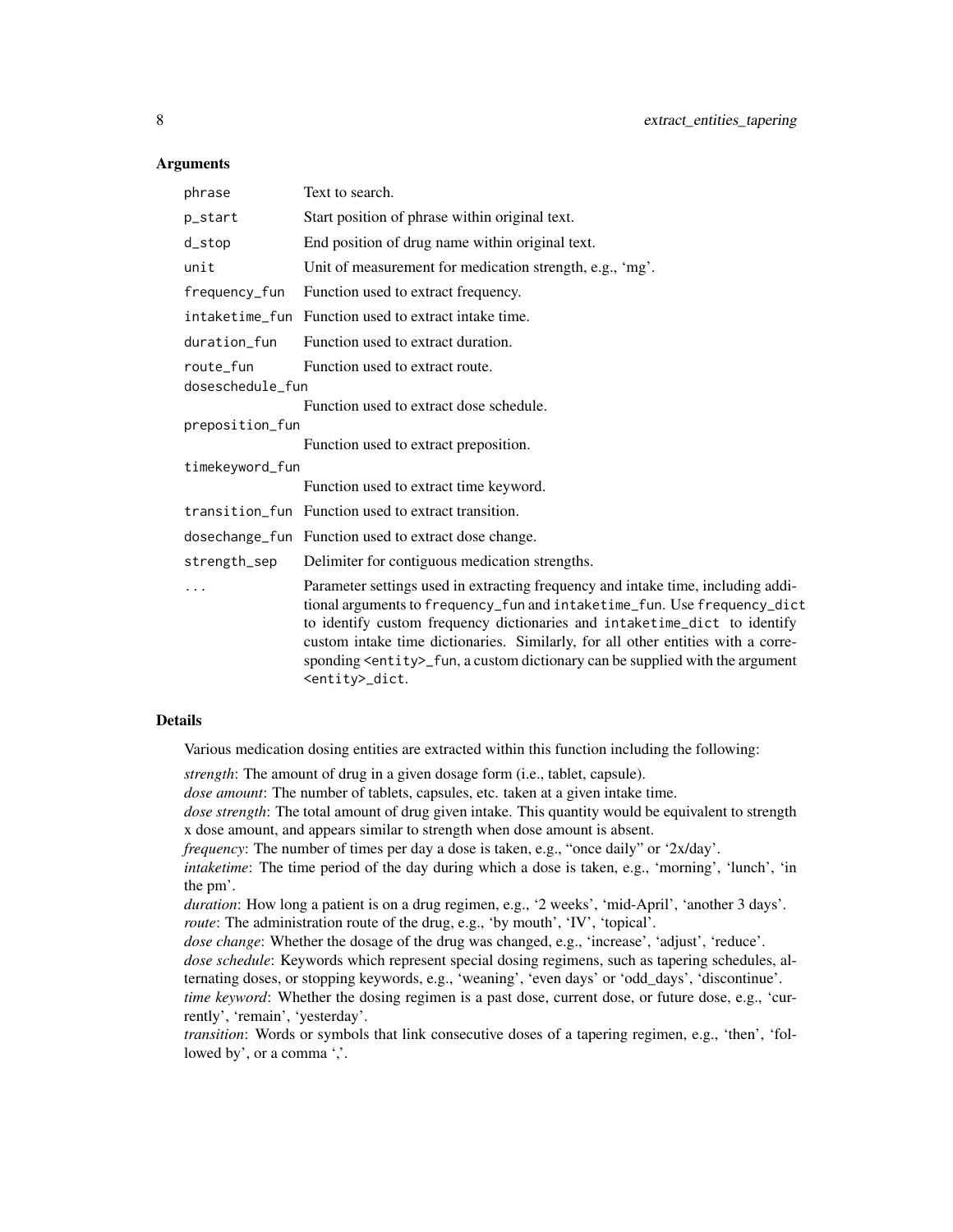<span id="page-8-0"></span>*preposition*: Prepositions that occur immediately next to another identified entity, e.g., 'to', 'until', 'for'.

*dispense amount*: The number of pills prescribed to the patient.

*refill*: The number of refills allowed for the patient's prescription.

Similar to the basic implementation, drug name and and time of last dose are not handled by the extract\_entities\_tapering function. Those entities are extracted separately and appended to the extract\_entities\_tapering output within the main [medExtractR\\_tapering](#page-15-1) function. In the tapering extension, however, dose change is treated the same as other dictionary-based entities and extracted within extract\_entities\_tapering. Strength, dose amount, dose strength, dispense amount, and refill are primarily numeric quantities, and are identified using a combination of regular expressions and rule-based approaches. All other entities use dictionaries for identification. For more information about the default dictionary for a specific entity, view the documentation file for the object <entity>\_vals.

By default and when an argument <entity>\_fun is NULL, the [extract\\_generic](#page-9-1) function will be used to extract that entity. This function can also inherit user-defined entity dictionaries for each entity, supplied as arguments <entity>\_dict to [medExtractR](#page-12-1) or [medExtractR\\_tapering](#page-15-1) (see documentation files for main function(s) for details).

Note that extract\_entities\_tapering has the argument d\_stop. This differs from [extract\\_entities](#page-4-1), which uses the end position of the full search window. This is a consequence of [medExtractR](#page-12-1) using a fixed search window length and [medExtractR\\_tapering](#page-15-1) dynamically constructing a search window.

#### Value

data.frame with entities information. At least one row per entity is returned, using NA when no expression was found for a given entity.

The "entity" column of the output contains the formatted label for that entity, according to the following mapping.

strength: "Strength" dose amount: "DoseAmt" dose strength: "DoseStrength" frequency: "Frequency" intake time: "IntakeTime" duration: "Duration" route: "Route" dose change: "DoseChange" dose schedule: "DoseScheule" time keyword: "TimeKeyword" transition: "Transition" preposition: "Preposition" dispense amount: "DispenseAmt" refill: "Refill" Sample output for the phrase "Lamotrigine 200mg bid for 14 days" would look like:

> entity expr IntakeTime <NA>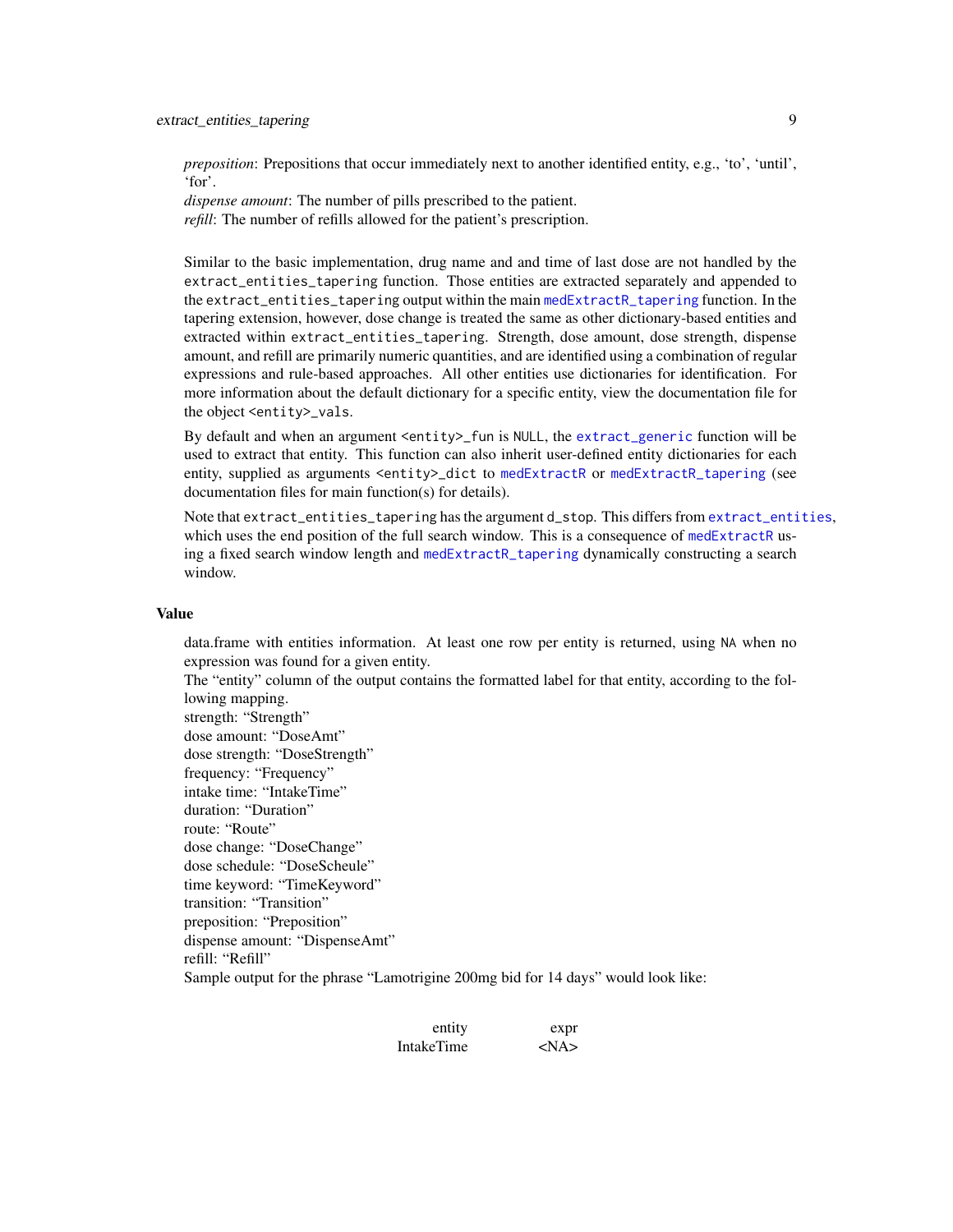<span id="page-9-0"></span>

| Strength     | $<$ NA $>$     |
|--------------|----------------|
| DoseAmt      | $<$ NA $>$     |
| DoseChange   | $<$ NA $>$     |
| DoseSchedule | $<$ NA $>$     |
| TimeKeyword  | $<$ NA $>$     |
| Transition   | $<$ NA $>$     |
| Preposition  | $<$ NA $>$     |
| DispenseAmt  | $<$ NA $>$     |
| Refill       | $<$ NA $>$     |
| Frequency    | bid;19:22      |
| DoseStrength | 200mg;13:18    |
| Preposition  | for: $23:26$   |
| Duration     | 14 days: 27:34 |

#### Examples

```
note <- "prednisone 20mg daily tapering to 5mg daily over 2 weeks"
extract_entities_tapering(note, 1, 11, "mg")
# A user-defined dictionary can be used instead of the default
my_dictionary <- data.frame(c("daily", "twice daily"))
extract_entities(note, 1, 11, "mg", frequency_dict = my_dictionary)
```
<span id="page-9-1"></span>extract\_generic *Extract Generic Entities From Phrase*

# Description

This function searches a phrase for the position and length of expressions specified in a dictionary. This is called within other main functions of the package and generally not intended for use on its own.

#### Usage

extract\_generic(phrase, dict)

#### Arguments

| phrase | Text to search.                                                               |
|--------|-------------------------------------------------------------------------------|
| dict   | data.frame, the first column should contain expressions to find. These can be |
|        | regular expressions or exact phrases.                                         |

# Details

extract\_generic is used to extract entities that are identified with an associated dictionary of phrases or regular expressions, such as dose change, frequency, intake time, route, or duration in [medExtractR](#page-12-1) and [medExtractR\\_tapering](#page-15-1), as well as dose schedule, time keyword, transition, and preposition in [medExtractR\\_tapering](#page-15-1). This function is called within [extract\\_entities](#page-4-1).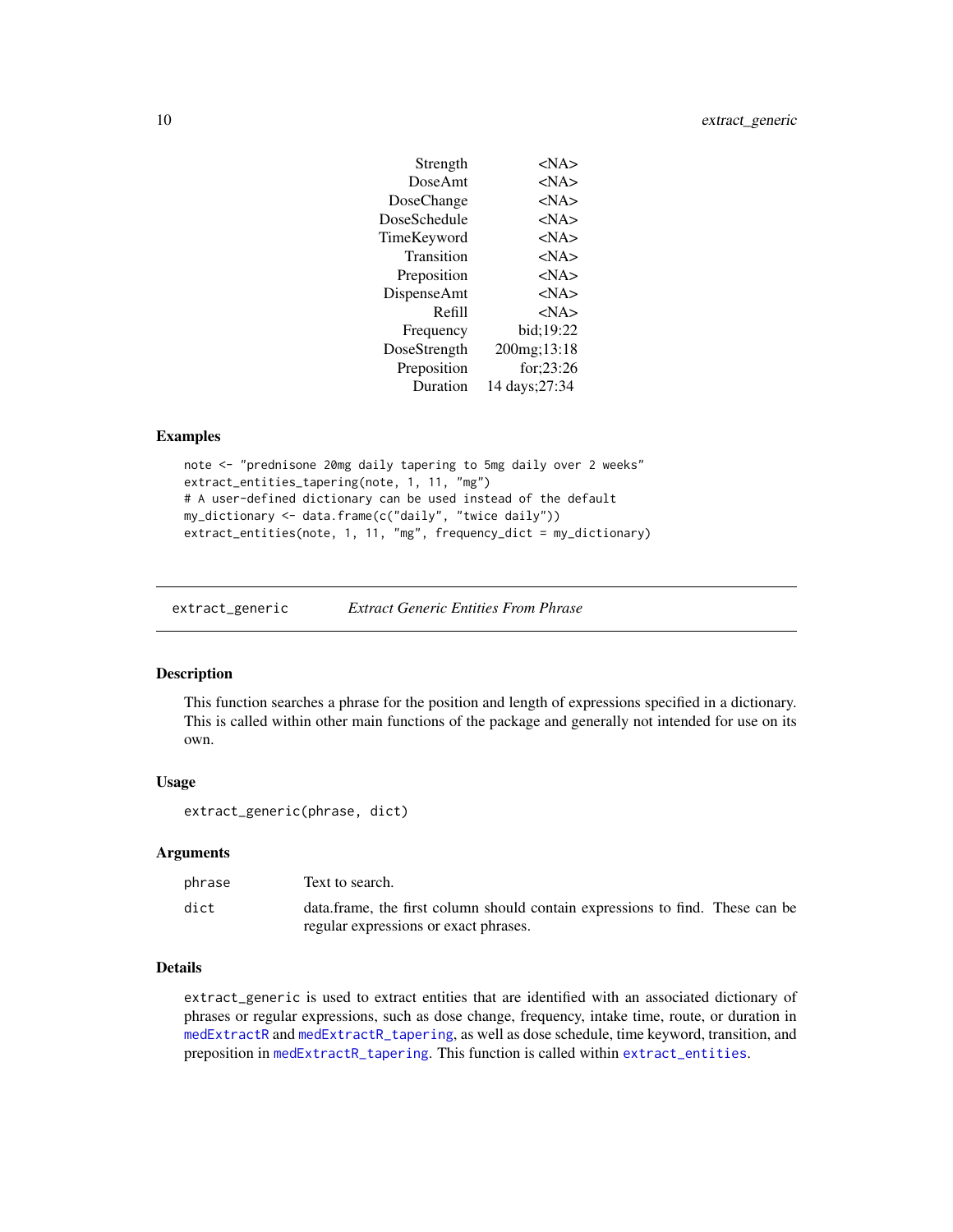# <span id="page-10-0"></span>extract\_lastdose 11

# Value

A numeric matrix with position and expression length.

#### Examples

```
data(frequency_vals)
extract_generic("take two every day", dict = frequency_vals)
extract_generic("take two every morning",
                  dict = data.frame(c("morning", "every morning")))
```
<span id="page-10-1"></span>extract\_lastdose *Extract Last Dose Time From Phrase*

#### Description

This function searches a phrase for the expression and postion of the time at which the last dose of a drug was taken. It is called within [medExtractR](#page-12-1) and generally not intended for use outside that function.

#### Usage

```
extract_lastdose(phrase, p_start, d_start, d_stop, time_exp = "default")
```
#### Arguments

| phrase    | Text to search.                                                              |
|-----------|------------------------------------------------------------------------------|
| p_start   | Start position of phrase in the overall text (e.g., the full clinical note). |
| d_start   | Start position of drug name in larger text.                                  |
| $d\_stop$ | End position of drug name in larger text.                                    |
| time_exp  | Vector of regular expressions to identify time expressions.                  |

#### Details

This function identifies the time at which the last dose of a drug of interest was taken. The arguments p\_start, d\_start, and d\_stop represent global start or stop positions for the phrase or drug. These arguments are used to determine the position of any found last dose time expressions relative to the overall clinical note, not just within phrase.

The time\_exp argument contains regular expressions for numeric or text representations of last dose time. See [time\\_regex](#page-22-1) for more information about the default regular expressions used in [medExtractR](#page-12-1).

# Value

data.frame with last dose time entity information. This output format is consistent with the output of [extract\\_entities](#page-4-1), and the formatted label for the time of last dose entity is "LastDose." Sample output for the phrase "Last prograf at 5pm" would look like: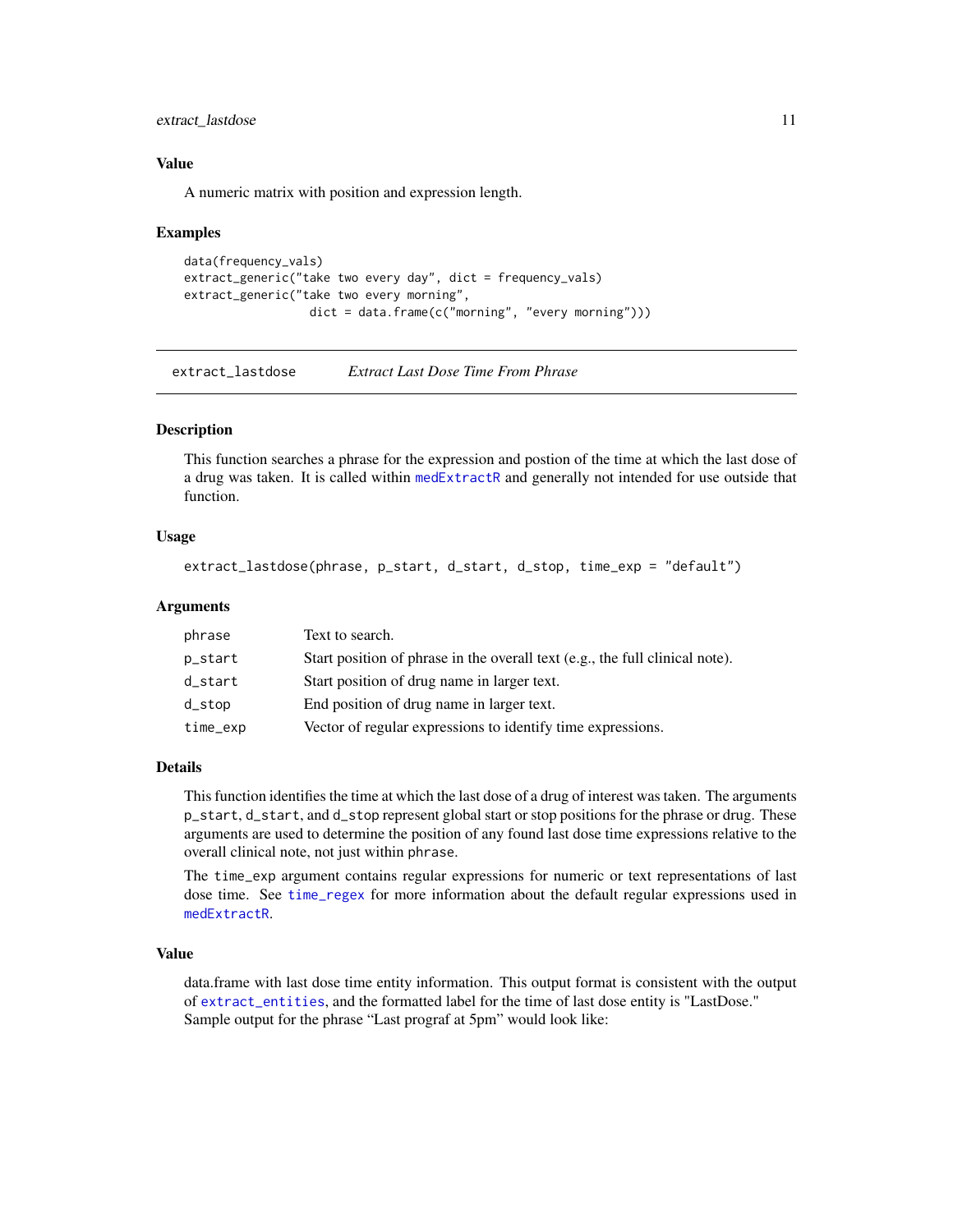entity expr LastDose 5pm;17:20

#### <span id="page-11-0"></span>Examples

```
# Suppose this phrase begins at character 120 in the overall clinical note
extract_lastdose("took aspirin last night at 8pm", p_start = 120,
                    d_{\text{1}} d_start = 125, d_{\text{1}} d_stop = 131)
```
frequency\_vals *Keywords Specifying Frequency*

#### Description

A dictionary mapping frequency expressions to numeric values representing the corresponding number of doses per day. Example expressions include "q12 hours", "bid", "daily", and "three times a day". The form of each frequency is given as a regular expression.

#### Usage

frequency\_vals

#### Format

A data frame with frequency expressions (exact and/or regular expressions).

expr A character vector, expressions to consider as frequency.

value A numeric vector, numeric value of frequency represented as number of doses taken per day. For example, "bid" and "twice a day" would both have a numeric value of 2.

#### Examples

data(frequency\_vals)

intaketime\_vals *Keywords Specifying Intake Time*

#### Description

A dictionary with intake time expressions representing the approximate time of day when a dose should be taken. Example expressions include "in the morning", "with lunch", "at bedtime", and "qpm". The form of each intake time is given as a regular expression.

#### Usage

intaketime\_vals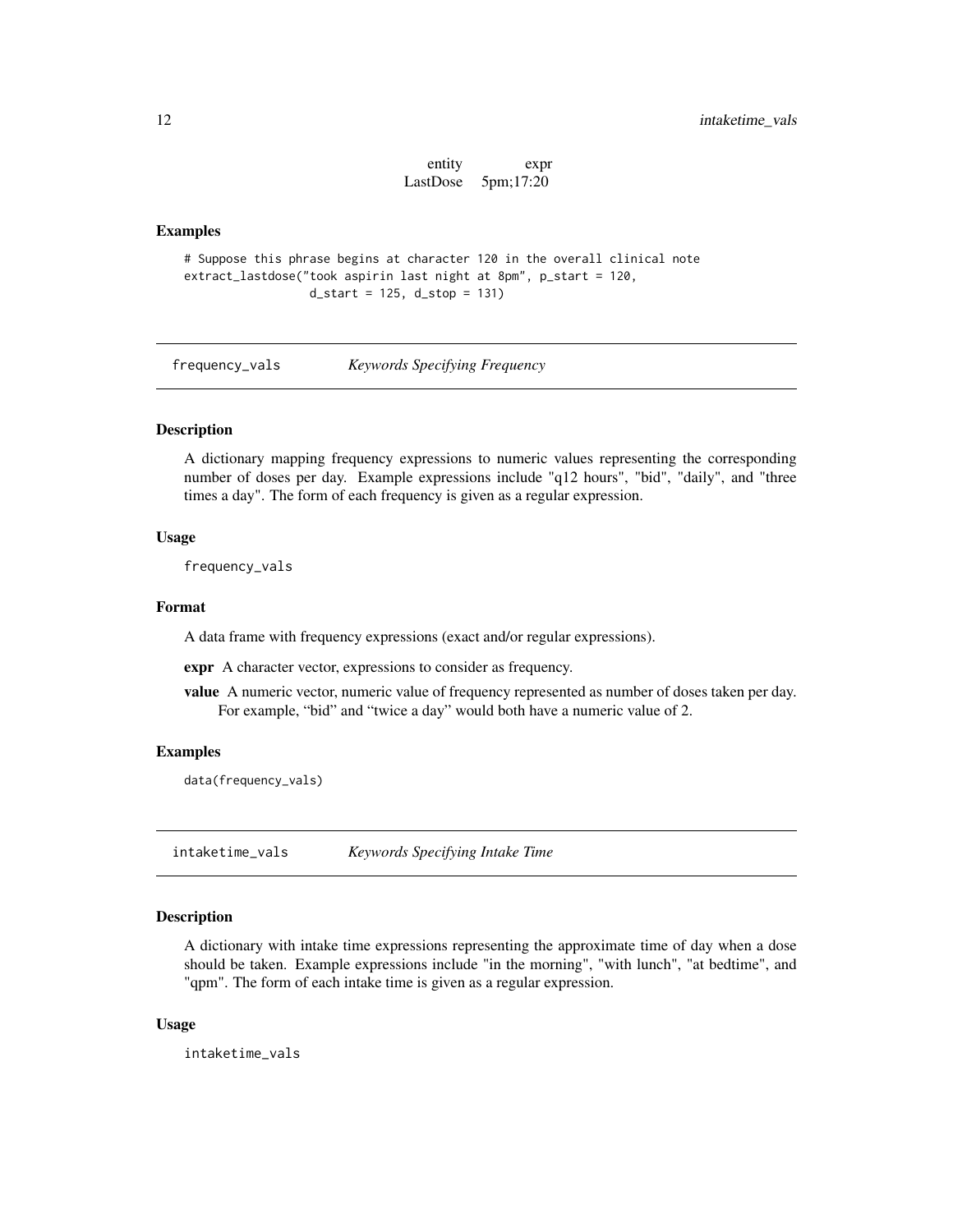#### <span id="page-12-0"></span>medExtractR 13

# Format

A data frame with intake time expressions (exact and/or regular expressions).

expr A character vector, expressions to consider as intake time.

#### Examples

data(intaketime\_vals)

<span id="page-12-1"></span>medExtractR *Extract Medication Entities From Clinical Note*

# Description

This function identifies medication entities of interest and returns found expressions with start and stop positions.

# Usage

```
medExtractR(
  note,
  drug_names,
 window_length,
  unit,
 max\_dist = 0,
  drug_list = "rxnorm",
  lastdose = FALSE,
  lastdose_window_ext = 1.5,
  strength_sep = NULL,
  flag_window = 30,
  dosechange_dict = "default",
  ...
\mathcal{L}
```
# Arguments

| note                | Text to search.                                                                     |  |
|---------------------|-------------------------------------------------------------------------------------|--|
| drug_names          | Vector of drug names of interest to locate.                                         |  |
| window_length       | Length (in number of characters) of window after drug in which to look.             |  |
| unit                | Strength unit to look for (e.g., 'mg').                                             |  |
| max_dist            | Numeric - edit distance to use when searching for drug_names.                       |  |
| drug_list           | Vector of known drugs that may end search window. By default calls rxnorm_druglist. |  |
| lastdose            | Logical - whether or not last dose time entity should be extracted.                 |  |
| lastdose_window_ext |                                                                                     |  |
|                     | Numeric - multiplicative factor by which window_length should be extended           |  |
|                     | when identifying last dose time.                                                    |  |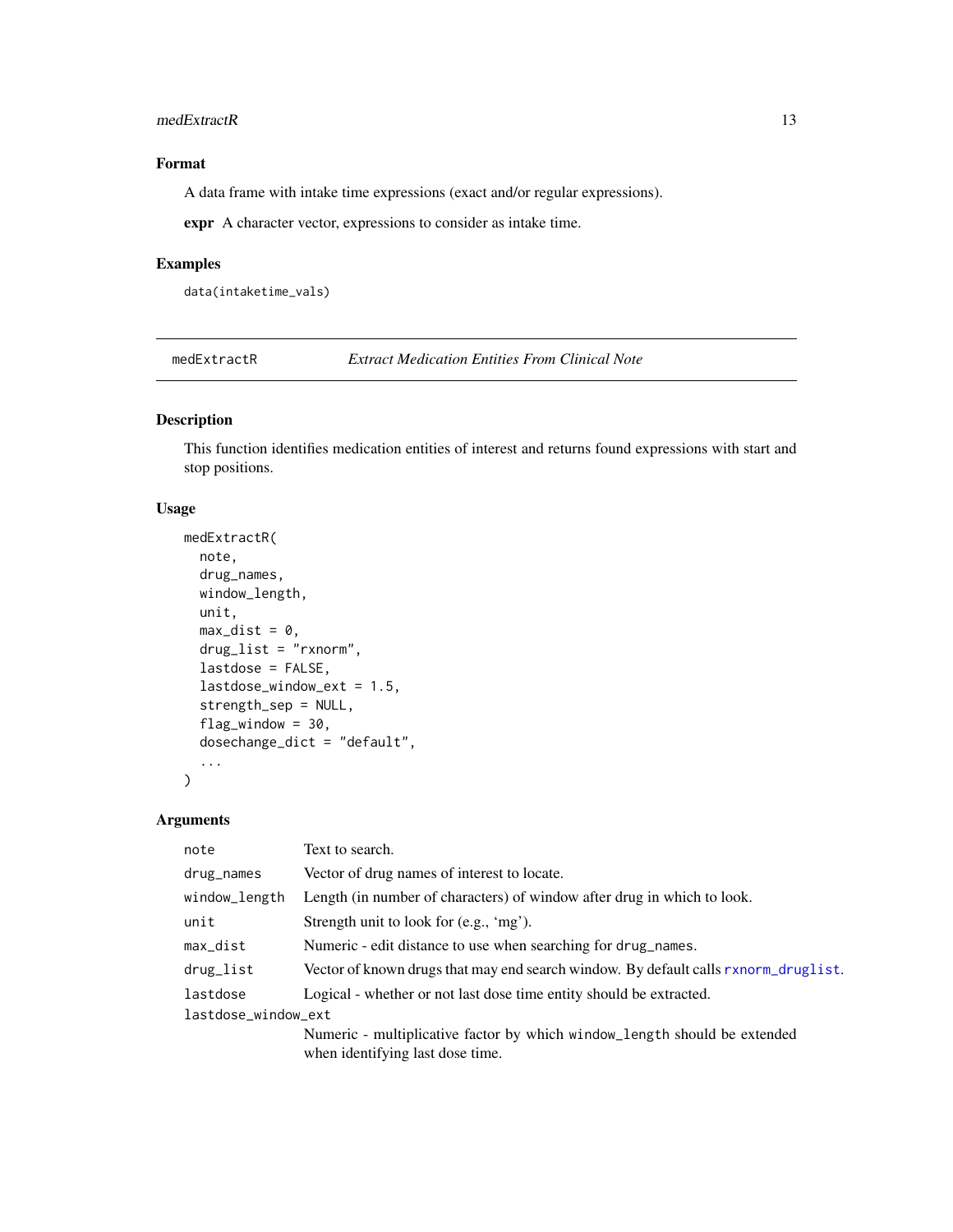<span id="page-13-0"></span>

| strength_sep    | Delimiter for contiguous medication strengths (e.g., '-' for "LTG 200-300").                                                                                                                                                                                                                                                                                                                                                                                                                                                                                                                             |
|-----------------|----------------------------------------------------------------------------------------------------------------------------------------------------------------------------------------------------------------------------------------------------------------------------------------------------------------------------------------------------------------------------------------------------------------------------------------------------------------------------------------------------------------------------------------------------------------------------------------------------------|
| flag_window     | How far around drug (in number of characters) to look for dose change keyword<br>- default fixed to 30. See 'Details' section below for further explanation.                                                                                                                                                                                                                                                                                                                                                                                                                                             |
| dosechange_dict |                                                                                                                                                                                                                                                                                                                                                                                                                                                                                                                                                                                                          |
|                 | List of keywords used to determine if a dose change entity is present.                                                                                                                                                                                                                                                                                                                                                                                                                                                                                                                                   |
| $\ddots$        | Parameter settings used in extracting frequency, intake time, route, and du-<br>ration. Potentially useful parameters include freq_dict, intaketime_dict,<br>route_dict, and duration_dict (see  argument in extract_entities)<br>to specify frequency or intake time dictionaries, as well as 'freq_fun', 'intake-<br>time_fun', 'route_fun', and 'duration_fun' for user-specified extraction func-<br>tions. If no additional arguments are provided, medExtractR_tapering will use<br>extract_generic and the default dictionary for each entity. See extract_entities<br>documentation for details. |

# Details

This function uses a combination of regular expressions, rule-based approaches, and dictionaries to identify various drug entities of interest. Specific medications to be found are specified with drug\_names, which is not case-sensitive or space-sensitive (e.g., 'lamotrigine XR' is treated the same as 'lamotrigineXR'). Entities to be extracted include drug name, strength, dose amount, dose, frequency, intake time, route, duration, and time of last dose. See [extract\\_entities](#page-4-1) and extract lastdose for more details.

When searching for medication names of interest, fuzzy matching may be used. The max\_dist argument determines the maximum edit distance allowed for such matches. If using fuzzy matching, any drug name with less than 5 characters will only allow an edit distance of 1, regardless of the value of max\_dist.

The purpose of the drug\_list argument is to reduce false positives by removing information that is likely to be related to a competing drug, not our drug of interest, By default, this is "rxnorm" which calls data(rxnorm\_druglist). A custom drug list in the form of a character string can be supplied instead, or can be appended to rxnorm\_druglist by specifying drug\_list = c("rxnorm", custom\_drug\_list). medExtractR then uses this list to truncate the search window at the first appearance of an unrelated drug name. This uses publicly available data courtesy of the U.S. National Library of Medicine (NLM), National Institutes of Health, Department of Health and Human Services; NLM is not responsible for the product and does not endorse or recommend this or any other product. See rxnorm\_druglist documentation for details.

Most medication entities are searched for in a window after the drug. The dose change entity, or presence of a keyword to indicate a non-current drug regimen, may occur before the drug name. The flag\_window argument adjusts the width of the pre-drug window. Both flag\_window and dosechange\_dict are not default arguments to the extended function [medExtractR\\_tapering](#page-15-1) since that extension uses a more flexible search window and extraction procedure. In the tapering extension, entity extraction is more flexible, and any entity can be extracted either before or after the drug mention. Thus functionality for dose change identification is identical to all other dictionary-based entities.

The stength\_sep argument is NULL by default, but can be used to identify shorthand for morning and evening doses. For example, consider the phrase 'Lamotrigine 300-200' (meaning 300 mg in the morning and 200 mg in the evening). The argument strength\_sep = '-' identifies the full expression *300-200* as *dose strength* in this phrase.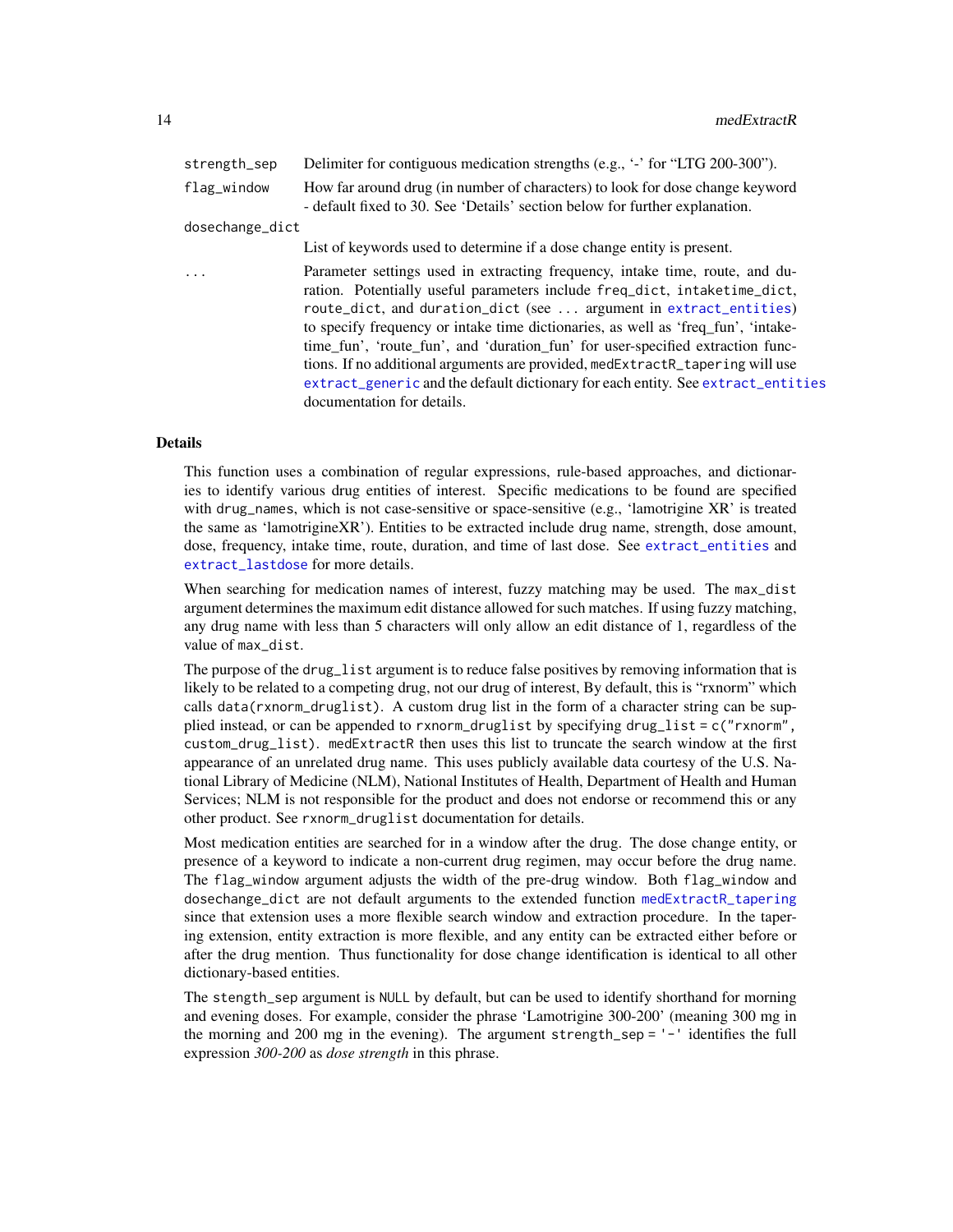#### medExtractR 15

#### Value

data.frame with entity information. Only extractions from found entities are returned. If no dosing information for the drug of interest is found, the following output will be returned:

| entity | expr | pos |
|--------|------|-----|
| NA.    | NA   | NA  |

The "entity" column of the output contains the formatted label for that entity, according to the following mapping. drug name: "DrugName" strength: "Strength" dose amount: "DoseAmt" dose strength: "DoseStrength" frequency: "Frequency" intake time: "IntakeTime" duration: "Duration" route: "Route" dose change: "DoseChange" time of last dose: "LastDose"

Sample output:

| entity     | expr            | pos     |
|------------|-----------------|---------|
| DoseChange | decrease        | 66:74   |
| DrugName   | Prograf         | 78:85   |
| Strength   | 2 <sub>mg</sub> | 86:90   |
| DoseAmt    |                 | 91:92   |
| Route      | by mouth        | 100:108 |
| Frequency  | bid             | 109:112 |
| LastDose   | 2100            | 129:133 |
|            |                 |         |

#### References

Nelson SJ, Zeng K, Kilbourne J, Powell T, Moore R. Normalized names for clinical drugs: RxNorm at 6 years. J Am Med Inform Assoc. 2011 Jul-Aug;18(4)441-8. doi: 10.1136/amiajnl-2011-000116. Epub 2011 Apr 21. PubMed PMID: 21515544; PubMed Central PMCID: PMC3128404.

# Examples

```
note1 <- "Progrf Oral Capsule 1 mg 3 capsules by mouth twice a day - last
dose at 10pm"
medExtractR(note1, c("prograf", "tacrolimus"), 60, "mg", 2, lastdose=TRUE)
note2 <- "Currently on lamotrigine 150-200, but will increase to lamotrigine 200mg bid"
medExtractR(note2, c("lamotrigine", "ltg"), 130, "mg", 1, strength_sep = "-")
```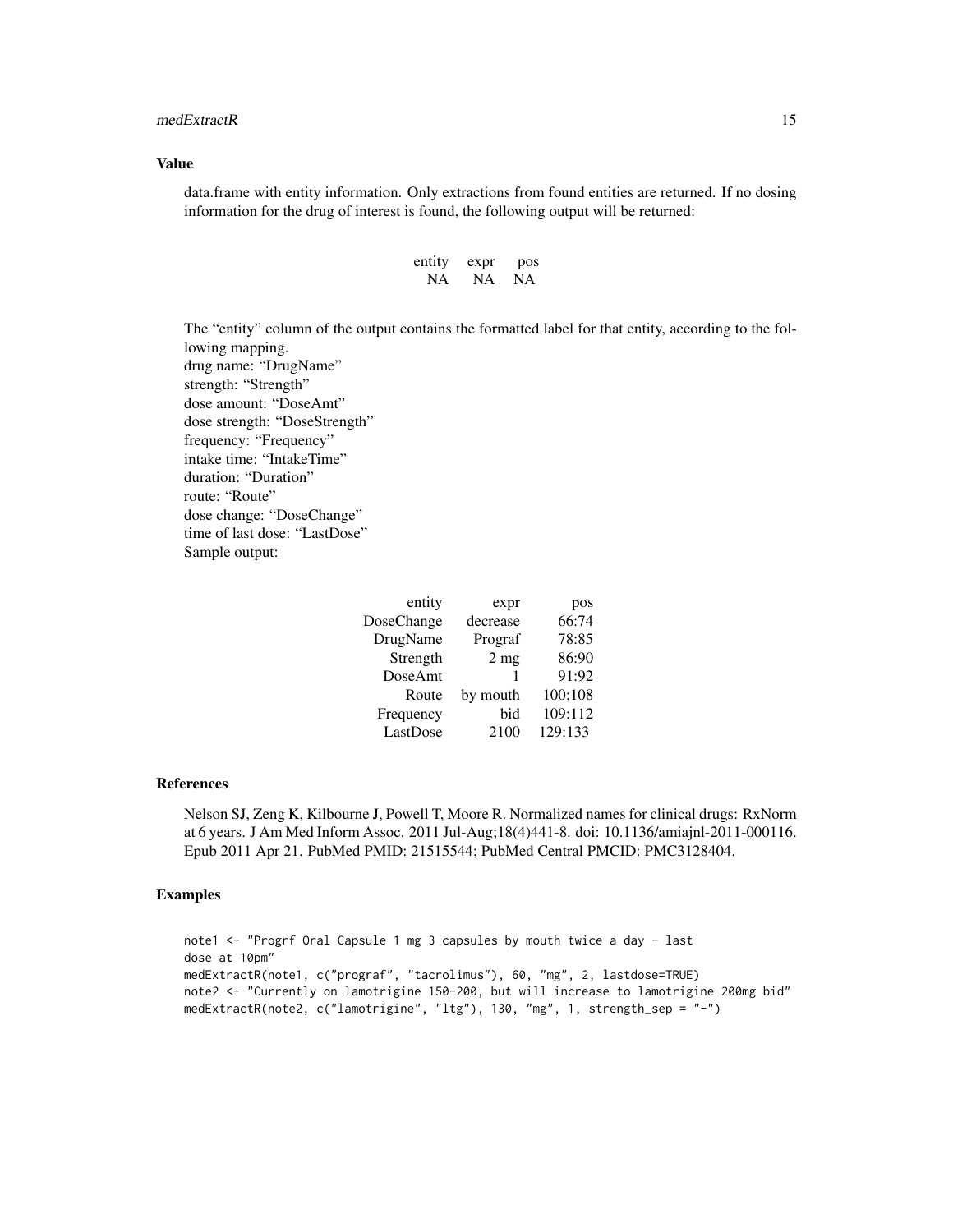<span id="page-15-1"></span><span id="page-15-0"></span>medExtractR\_tapering *Extract Medication Entities From Clinical Note - Extension of* [medExtractR](#page-12-1) *for Tapering applications*

### Description

This function identifies medication entities of interest and returns found expressions with start and stop positions.

#### Usage

```
medExtractR_tapering(
  note,
  drug_names,
  unit,
  max\_dist = 0,
  drug_list = "rxnorm",
  lastdose = FALSE,
  strength_sep = NULL,
  ...
\mathcal{L}
```
#### Arguments

| note         | Text to search.                                                                                                                                                                                                                                                                                                                                                                                                                                                             |
|--------------|-----------------------------------------------------------------------------------------------------------------------------------------------------------------------------------------------------------------------------------------------------------------------------------------------------------------------------------------------------------------------------------------------------------------------------------------------------------------------------|
| drug_names   | Vector of drug names of interest to locate.                                                                                                                                                                                                                                                                                                                                                                                                                                 |
| unit         | Strength unit to look for (e.g., 'mg').                                                                                                                                                                                                                                                                                                                                                                                                                                     |
| max_dist     | Numeric - edit distance to use when searching for drug_names.                                                                                                                                                                                                                                                                                                                                                                                                               |
| drug_list    | Vector of known drugs that may end search window. By default calls rxnorm_druglist.<br>Can be supplemented with expressions in addl_expr.                                                                                                                                                                                                                                                                                                                                   |
| lastdose     | Logical - whether or not last dose time entity should be extracted. See 'Details'<br>section below for more information.                                                                                                                                                                                                                                                                                                                                                    |
| strength_sep | Delimiter for contiguous medication strengths (e.g., '-' for "LTG 200-300").                                                                                                                                                                                                                                                                                                                                                                                                |
| $\ddots$     | Parameter settings used in dictionary-based entities. For each dictionary-based<br>entity, the user can supply the optional arguments <entity>_fun and <entity>_dict<br/>to provide custom extraction functions and dictionaries, respectively. If no addi-<br/>tional arguments are provided, medExtractR_tapering will use extract_generic<br/>and the default dictionary for each entity. See extract_entities_tapering<br/>documentation for details.</entity></entity> |

# Details

This function uses a combination of regular expressions, rule-based approaches, and dictionaries to identify various drug entities of interest, with a particular focus on drugs administered with a tapering schedule. Specific medications to be found are specified with drug\_names, which is not casesensitive or space-sensitive (e.g., 'lamotrigine XR' is treated the same as 'lamotrigineXR'). Entities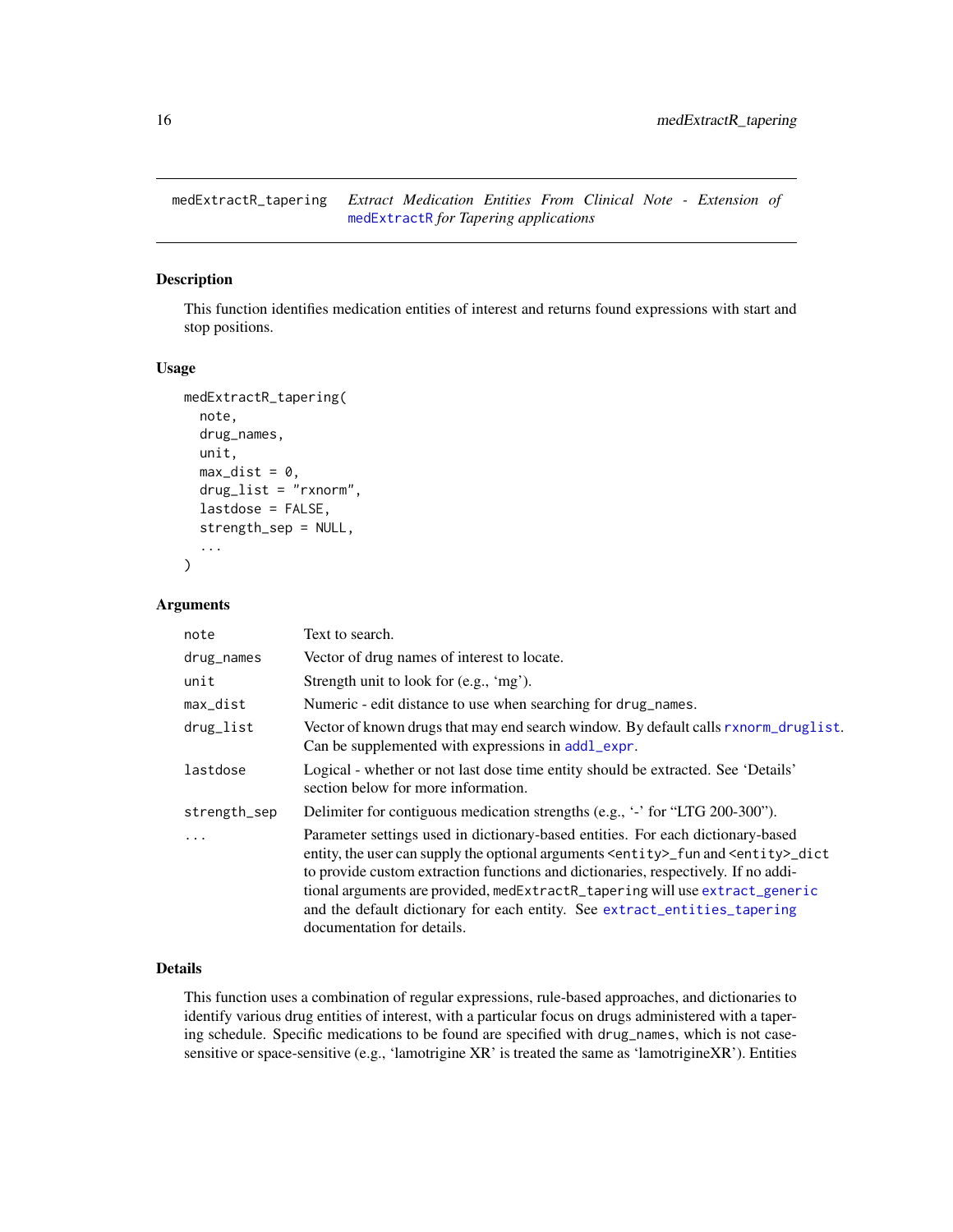#### <span id="page-16-0"></span>medExtractR\_tapering 17

to be extracted include drug name, strength, dose amount, dose strength, frequency, intake time, route, duration, dose schedule, time keyword, preposition, transition, dispense amount, refill, and time of last dose. While it is still an optional entity in medExtractR\_tapering, if lastdose=TRUE then medExtractR\_tapering will search for time of last dose in the same search window used for all other entities. As a result, there is no need for the lastdose\_window\_ext argument. See [extract\\_entities\\_tapering](#page-6-1) and [extract\\_lastdose](#page-10-1) for more details.

When searching for medication names of interest, fuzzy matching may be used. The max\_dist argument determines the maximum edit distance allowed for such matches. If using fuzzy matching, any drug name with less than 7 characters will force an exact match, regardless of the value of max\_dist. The default value of 7 was selected based on a set of training notes for the drug prednisone, and differs slightly from the default values of 5 for [medExtractR](#page-12-1). The tapering extension does not use the window\_length argument to define the search window, since tapering schedules can be much longer than a static regimens. Instead, medExtractR\_tapering dynamically generates the search window based on competing drug names or phrases, and the distance between consecutive entities. The stength\_sep argument is NULL by default, and operates in the same manner as it does in medExtractR.

By default, the drug\_list argument is "rxnorm" which calls data(rxnorm\_druglist). A custom drug list in the form of a character string can be supplied instead, or can be appended to rxnorm\_druglist by specifying drug\_list = c("rxnorm", custom\_drug\_list). This uses publicly available data courtesy of the U.S. National Library of Medicine (NLM), National Institutes of Health, Department of Health and Human Services; NLM is not responsible for the product and does not endorse or recommend this or any other product. See rxnorm\_druglist documentation for details.

# Value

data.frame with entity information. If no dosing information for the drug of interest is found, the following output will be returned:

| entity | expr | pos |
|--------|------|-----|
| NA.    | NA   | NA  |

The "entity" column of the output contains the formatted label for that entity, according to the following mapping. drug name: "DrugName"

strength: "Strength" dose amount: "DoseAmt" dose strength: "DoseStrength" frequency: "Frequency" intake time: "IntakeTime" duration: "Duration" route: "Route" dose change: "DoseChange" dose schedule: "DoseScheule" time keyword: "TimeKeyword" transition: "Transition" preposition: "Preposition"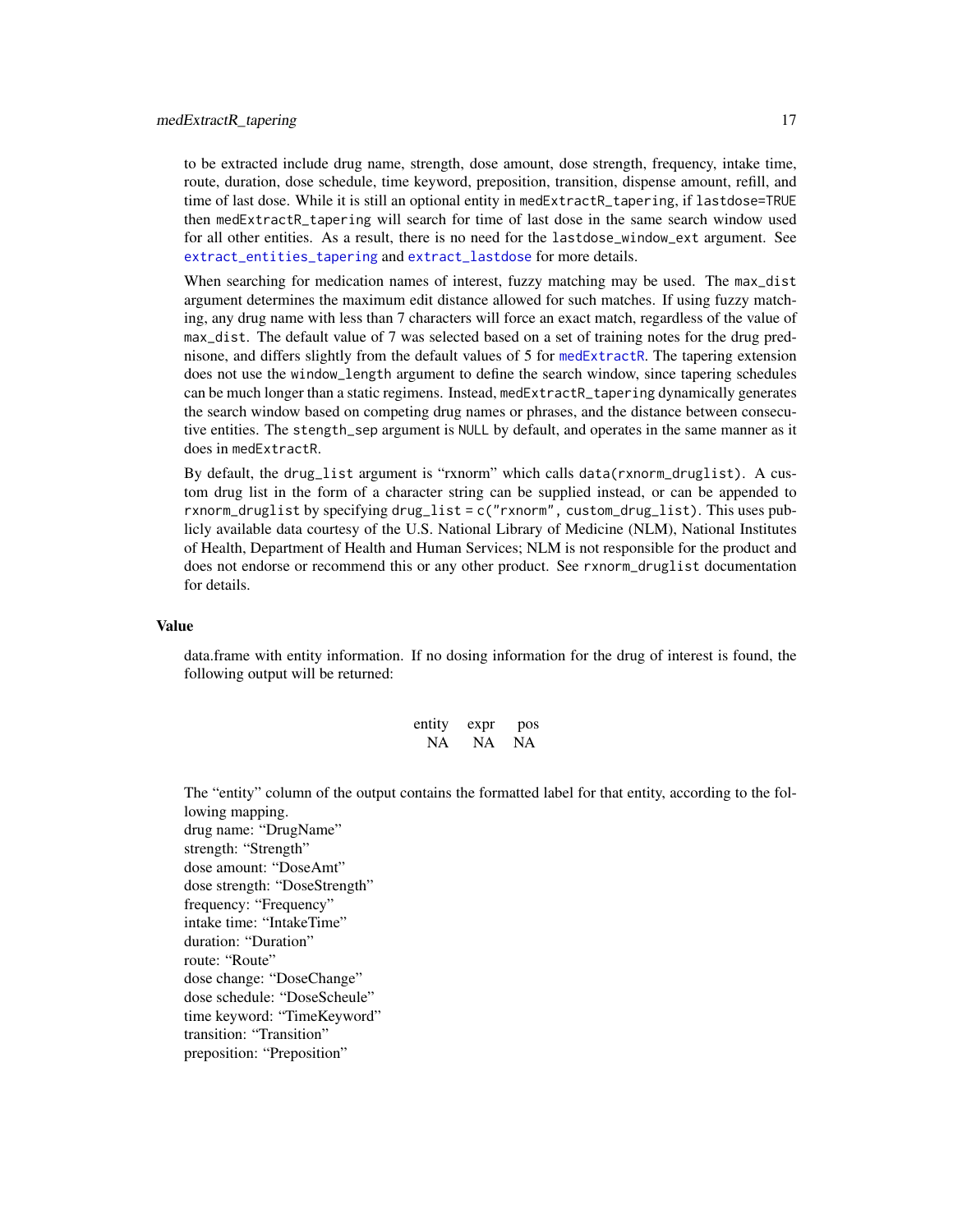<span id="page-17-0"></span>dispense amount: "DispenseAmt" refill: "Refill" time of last dose: "LastDose" Sample output:

| entity     | expr           | pos     |
|------------|----------------|---------|
| DoseChange | decrease       | 66:74   |
| DrugName   | Prograf        | 78:85   |
| Strength   | $2 \text{ mg}$ | 86:90   |
| DoseAmt    |                | 91:92   |
| Frequency  | bid            | 101:104 |
| LastDose   | 2100           | 121:125 |
|            |                |         |

# References

Nelson SJ, Zeng K, Kilbourne J, Powell T, Moore R. Normalized names for clinical drugs: RxNorm at 6 years. J Am Med Inform Assoc. 2011 Jul-Aug;18(4)441-8. doi: 10.1136/amiajnl-2011-000116. Epub 2011 Apr 21. PubMed PMID: 21515544; PubMed Central PMCID: PMC3128404.

preposition\_vals *Keywords Specifying Preposition*

#### Description

A dictionary with preposition expressions. Such expressions often represent a relationship with an adjacent entity. Since most expressions in this dictionary are very short, we require word boundaries (any character other than a letter or number) to appear on either side of the expression. Example expressions include "for", "to", "until", and "in".

# Usage

preposition\_vals

#### Format

A data frame with preposition expressions (exact and/or regular expressions).

expr A character vector, expressions to consider as preposition.

# Examples

data(preposition\_vals)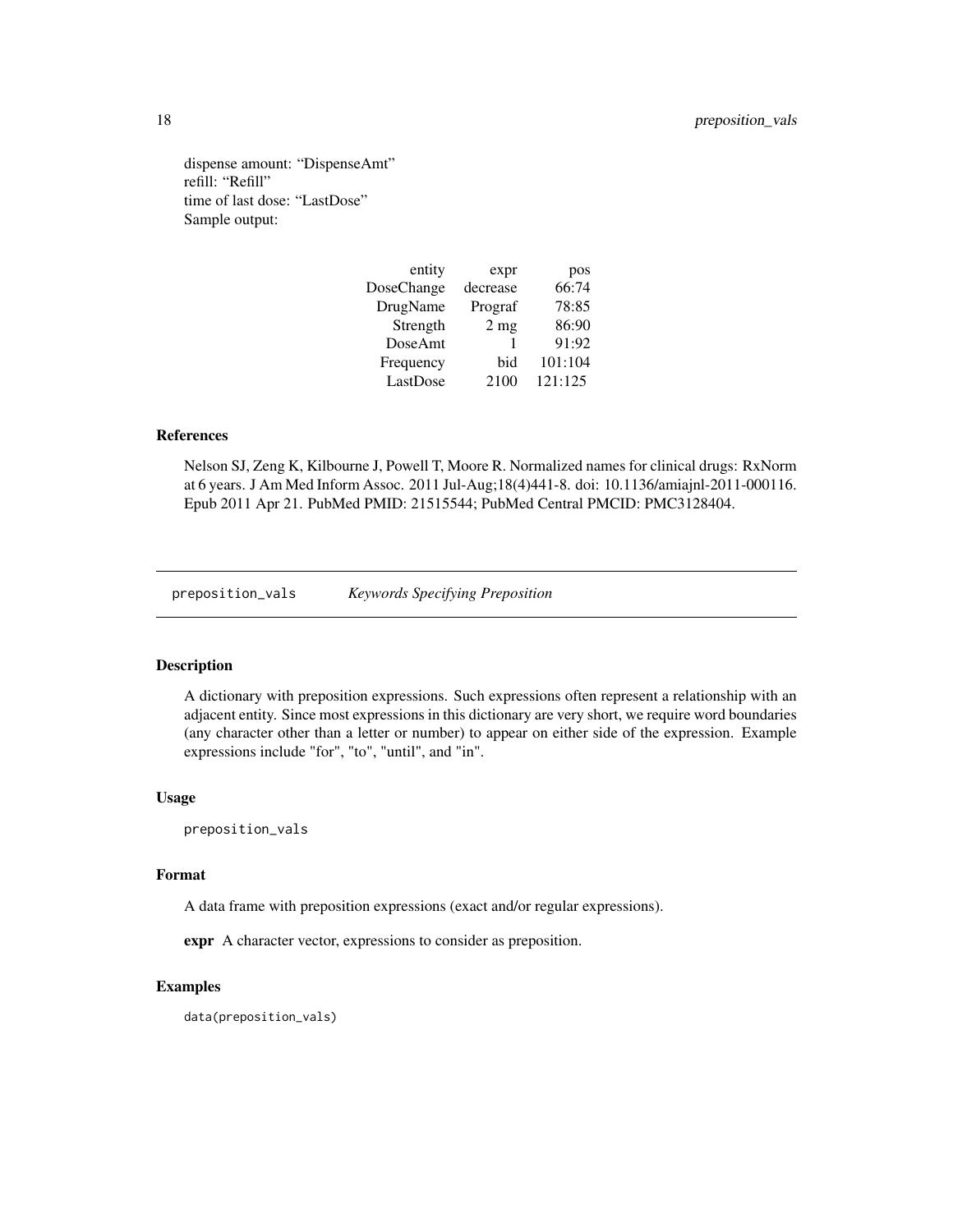<span id="page-18-0"></span>

#### Description

A dictionary mapping route expressions to standardized forms, specifying the way in which a medication is administered. Example expressions include "oral", "topical", "IV", and "intravenous".

#### Usage

route\_vals

#### Format

A data frame with route expressions (exact and/or regular expressions).

expr A character vector, expressions to consider as route.

value A standardized version of the raw expression. For example, "orally" and "by mouth" both have the standardized form "orally".

#### Examples

data(route\_vals)

<span id="page-18-1"></span>rxnorm\_druglist *List of Medications*

#### **Description**

A dictionary that contains a vector of medication names, primarily derived from RxNorm.

## Usage

rxnorm\_druglist

# Format

A vector with character strings for competing drug names.

#### Details

RxNorm is provided by the U.S. National Library of Medicine. This dictionary uses the February 1, 2021 RxNorm files directly downloaded from [https://www.nlm.nih.gov/research/umls/rxnorm/docs/rxnormfiles.html.](https://www.nlm.nih.gov/research/umls/rxnorm/docs/rxnormfiles.html)

This list contains ingredient and brand names, cleaned to remove expressions that likely are ambiguous (e.g., 'today' or 'date'). This product uses publicly available data courtesy of the U.S. National Library of Medicine (NLM), National Institutes of Health, Department of Health and Human Services; NLM is not responsible for the product and does not endorse or recommend this or any other product.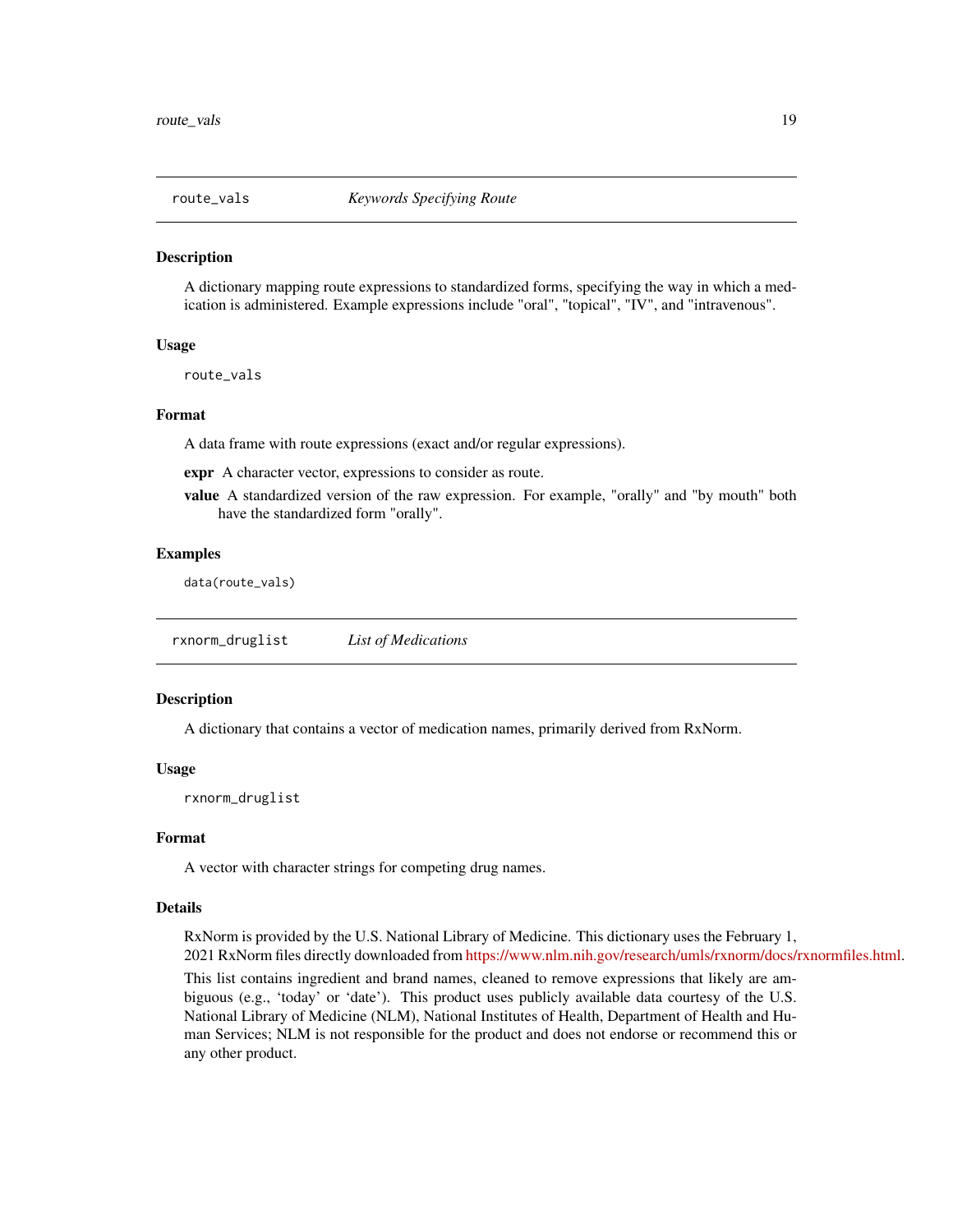# References

Nelson SJ, Zeng K, Kilbourne J, Powell T, Moore R. Normalized names for clinical drugs: RxNorm at 6 years. J Am Med Inform Assoc. 2011 Jul-Aug;18(4)441-8. doi: 10.1136/amiajnl-2011-000116. Epub 2011 Apr 21. PubMed PMID: 21515544; PubMed Central PMCID: PMC3128404.

# Examples

data(rxnorm\_druglist)

string\_counts *Counts Strings in Text*

#### Description

This function counts occurrences of text within one or more phrases.

# Usage

string\_counts(strings, search\_data, ignore.case = TRUE)

#### **Arguments**

| strings     | character vector; value(s) to find                                |
|-------------|-------------------------------------------------------------------|
| search_data | character vector; phrase(s) where values may exist                |
| ignore.case | logical; indicates if spelling case matters, defaulting to 'TRUE' |

#### Value

list with two elements; 'cntByTotal' contains total occurrences and 'cntByData' contains occurrences for each element in 'search\_data'

#### Examples

```
note1 <- "I am the very model of a modern major general
I've information vegetable, animal, and mineral
I know the kings of England, and I quote the fights historical
From marathon to Waterloo in order categorical;
I'm very well acquainted, too, with matters mathematical,
I understand equations both the simple and quadratical
About binomial theorem I'm teeming with a lot o' news,
With many cheerful facts about the square of the hypotenuse"
note2 <- "The quick brown fox jumps over the lazy dog"
string_counts(c('I','the','couth'), c(note1, note2))
```
<span id="page-19-0"></span>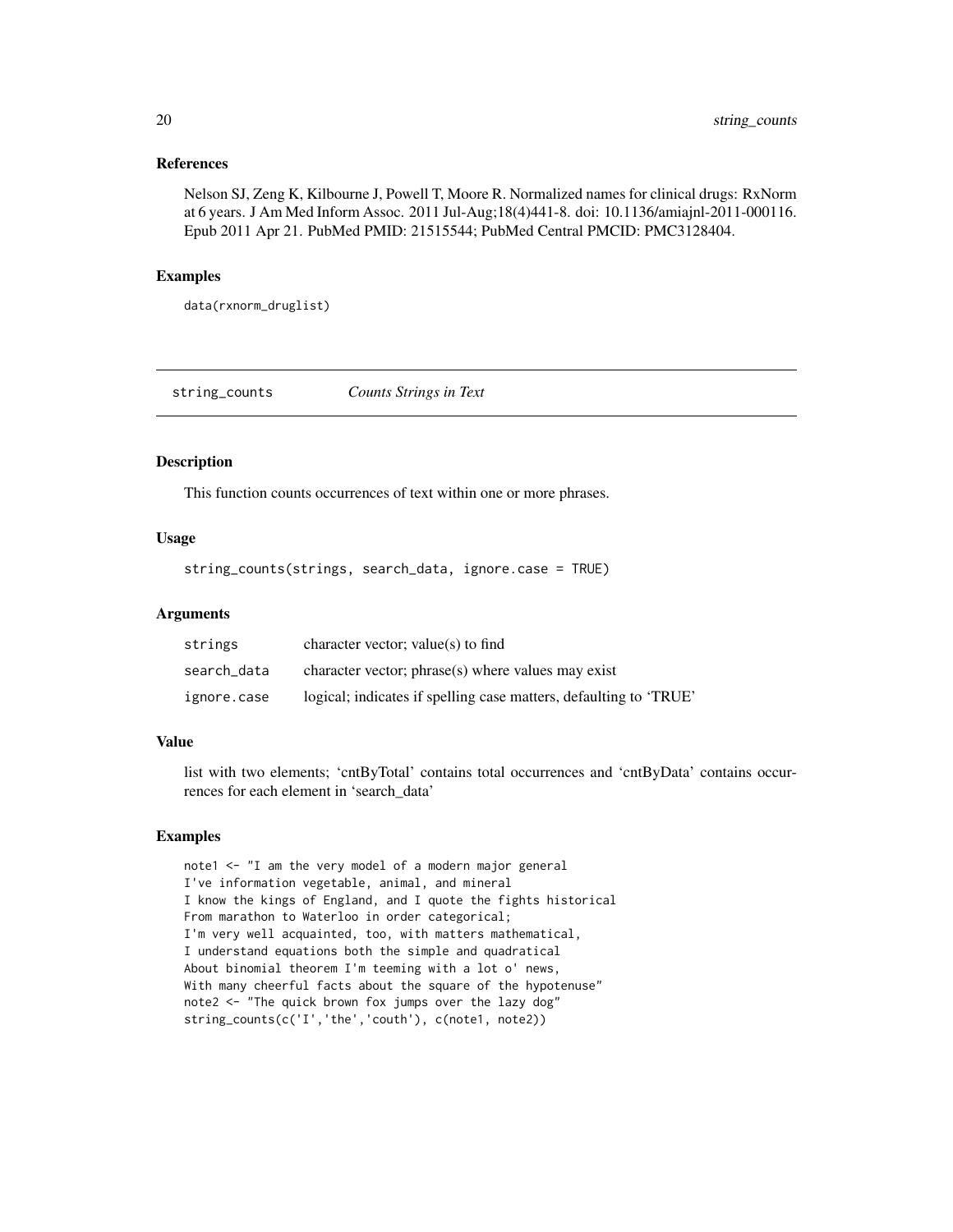<span id="page-20-0"></span>string\_occurs *Find Strings in Text*

#### Description

This function searches for text within one or more phrases. Text to look for will be grouped into values that are found and not found.

#### Usage

```
string_occurs(dict_list, haystack, ignore.case = TRUE, nClust = 2)
```
# Arguments

| dict_list   | character vector; value(s) to find                                              |
|-------------|---------------------------------------------------------------------------------|
| havstack    | character vector; phrase(s) where values may exist                              |
| ignore.case | logical; indicates if spelling case matters, defaulting to 'TRUE'               |
| nClust      | Number of CPU cores to use, if available. This requires the 'parallel' package. |

# Value

list with two elements, 'TRUE' and 'FALSE', representing values that are found or not found within the phrase to search.

#### Examples

```
note1 <- "I am the very model of a modern major general
I've information vegetable, animal, and mineral
I know the kings of England, and I quote the fights historical
From marathon to Waterloo in order categorical;
I'm very well acquainted, too, with matters mathematical,
I understand equations both the simple and quadratical
About binomial theorem I'm teeming with a lot o' news,
With many cheerful facts about the square of the hypotenuse"
note2 <- "The quick brown fox jumps over the lazy dog"
string_occurs(c('kings','quick','couth','brown'), c(note1, note2))
```
string\_suggestions *Find Strings and Suggest Misspellings*

#### Description

This function searches for text within one or more phrases, and looks for partial matches. An exact match of the text should be found in order for a suggestion to made.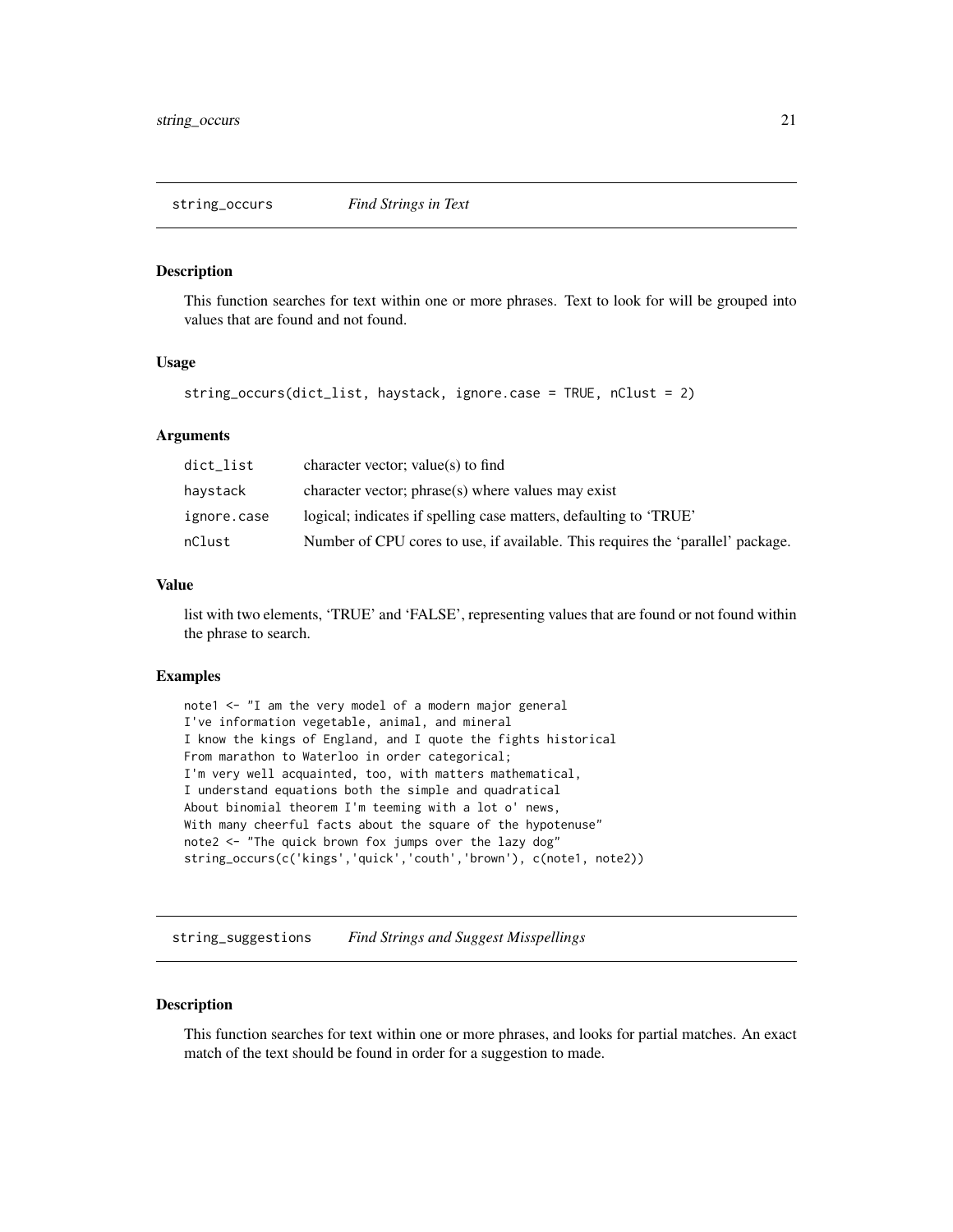#### <span id="page-21-0"></span>Usage

```
string_suggestions(strings, search_data, max_dist = 2, ignore.case = TRUE)
```
#### Arguments

| strings     | character vector; value(s) to find                                         |
|-------------|----------------------------------------------------------------------------|
| search_data | character vector; phrase(s) where values may exist                         |
| max dist    | numeric; edit distance to use for partial matches. The default value is 2. |
| ignore.case | logical; indicates if spelling case matters, defaulting to 'TRUE'          |

# Value

data.frame with two columns, 'suggestion' and 'match'

# Examples

string\_suggestions('penicillin', 'penicillan, penicillin, or penicilin?')

timekeyword\_vals *Keywords Specifying Time Keyword*

# Description

A dictionary with time keyword expressions representing whether the dosing regimen is past, current, or future. Example expressions include "currently", "remain","not taking", "yesterday", and "past".

#### Usage

timekeyword\_vals

#### Format

A data frame with time keyword expressions (exact and/or regular expressions).

expr A character vector, expressions to consider as time keyword.

# Examples

data(timekeyword\_vals)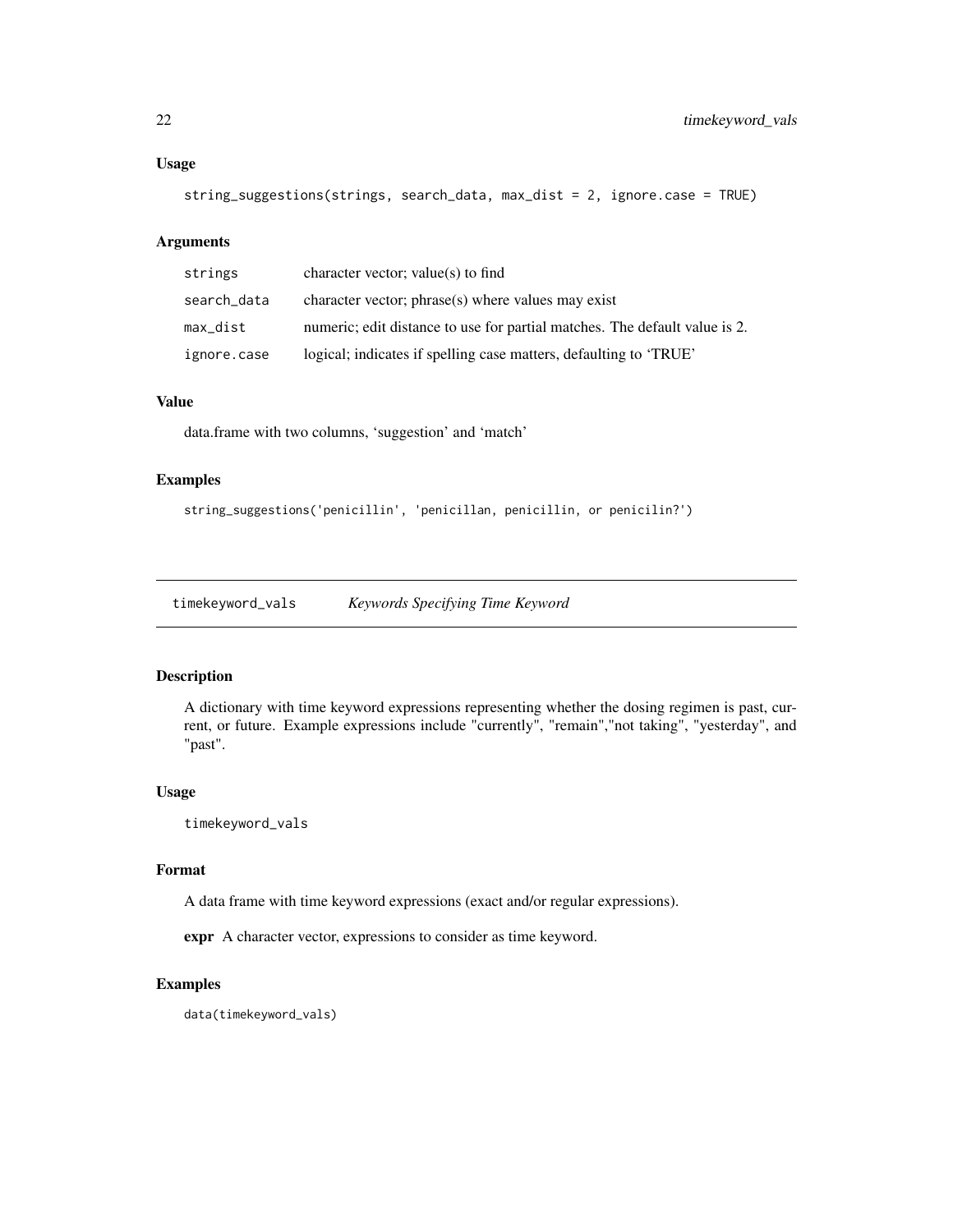<span id="page-22-1"></span><span id="page-22-0"></span>

#### **Description**

A vector of regular expressions to identify different forms of time expressions for last dose time. These are the default values used in link{extract\_lastdose}.

#### Usage

time\_regex

#### Format

A vector with 5 regular expressions for the following categories.

am/pm Time is indicated by the presence of 'am' or 'pm' following a numeric expression.

- military Time is given in military time, for unambiguous times of 13:00-23:59.
- qualifier\_after Am/pm indication is implicit through a qualifying term like 'last night' or 'this morning'. The qualifier occurs after the time, e.g., '10 last night.'
- qualifier before Am/pm indication is implicit through a qualifying term like 'last night' or 'this morning'. The qualifier occurs before the time, e.g., 'last night at 10.'

duration Time (in hours) between the last dose and most recent lab value

# Details

Certain expressions which might be considered ambiguous are excluded from the regular expressions presented here. For instance, expressions such as '600' could refer to either 6am or 6pm.

#### Examples

data(time\_regex)

transition\_vals *Keywords/Symbols Specifying Transition*

# Description

A dictionary with transition symbols and expressions representing a break between consecutive doses within a tapering regimen. This dictionary includes the expressions "then" and "followed by", as well as the punctuation ",(?!\\s?then)" or ";(?!\\s?then)" (i.e., a comma or semicolon not followed by the word "then").

#### Usage

transition\_vals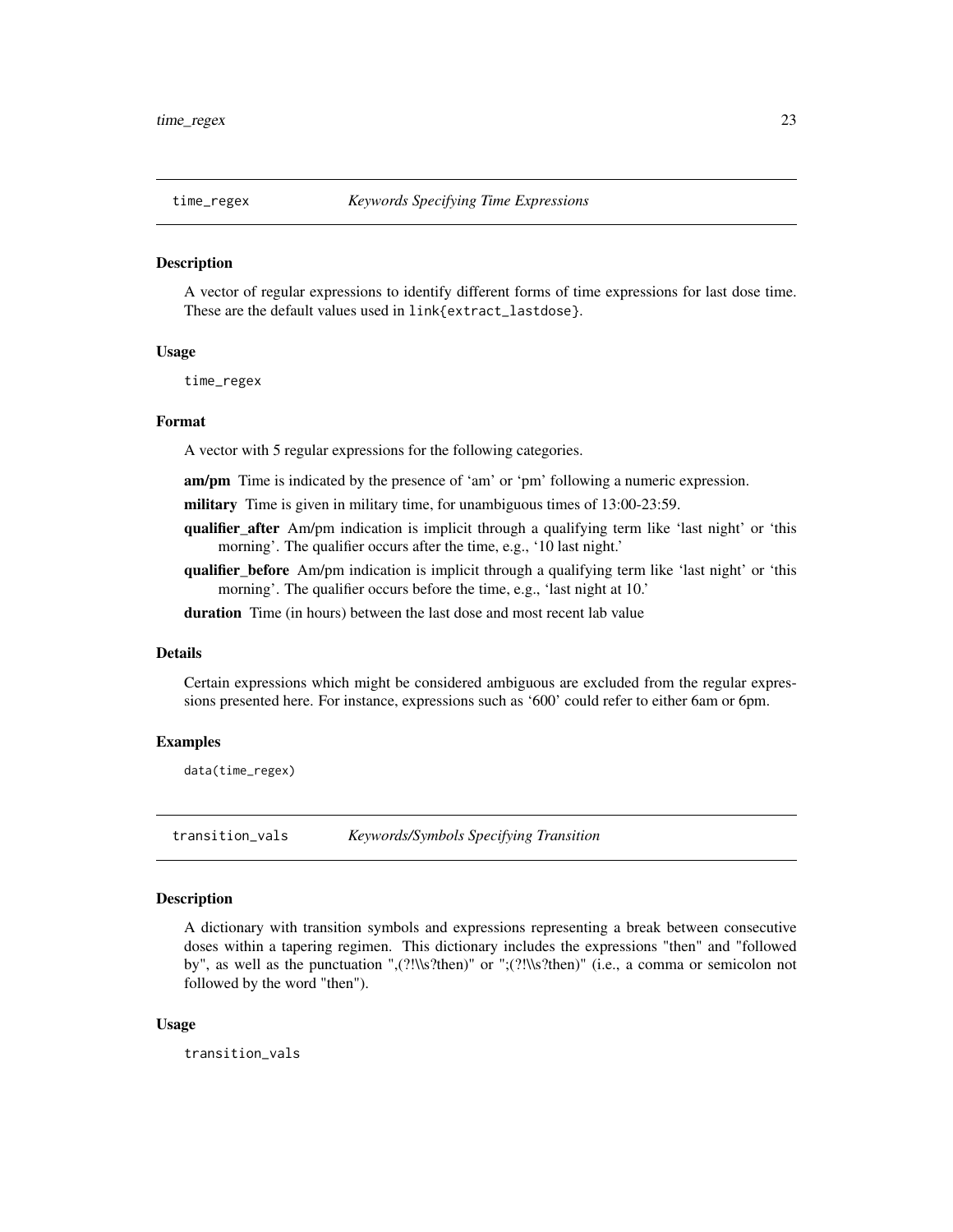# Format

A data frame with transition expressions (exact and/or regular expressions).

expr A character vector, expressions to consider as transitions.

# Examples

data(transition\_vals)